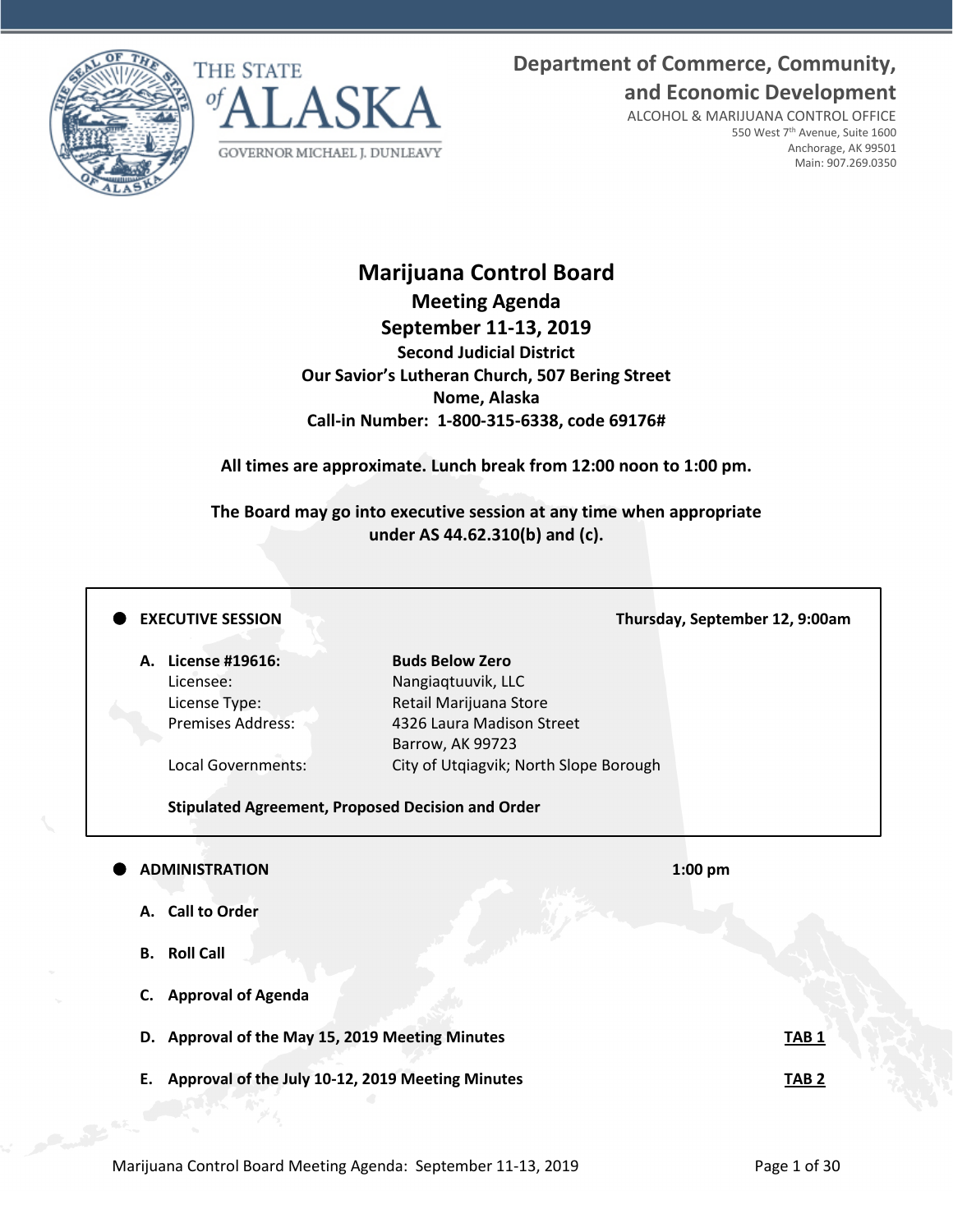# **BOARD GOVERNANCE 1:05 pm**

# **PUBLIC TESTIMONY 1:10 pm**

For this period of public testimony, comment is limited to issues not on this agenda and that are not proposed regulations. Written comments may also be submitted to the board for review during its next regular meeting via [marijuana@alaska.gov.](mailto:marijuana@alaska.gov) The call-in number is 1-800-315-6338, code 69176#. (Testimony on agenda items may occur when that item is addressed during the meeting. Testimony on regulations projects shall only occur when an oral hearing is publicly noticed.)

| TAB <sub>3</sub><br>TAB <sub>4</sub><br>1:40 pm<br>TAB <sub>5</sub><br>TAB <sub>6</sub><br>$2:00$ pm<br>TAB <sub>7</sub> |
|--------------------------------------------------------------------------------------------------------------------------|
|                                                                                                                          |
|                                                                                                                          |
|                                                                                                                          |
|                                                                                                                          |
|                                                                                                                          |
|                                                                                                                          |
|                                                                                                                          |
| 2:05 pm<br>Amy Demboski, Assistant Commissioner, Department of Commerce, Community and Economic                          |
| $2:10$ pm                                                                                                                |
|                                                                                                                          |
|                                                                                                                          |
|                                                                                                                          |
|                                                                                                                          |
|                                                                                                                          |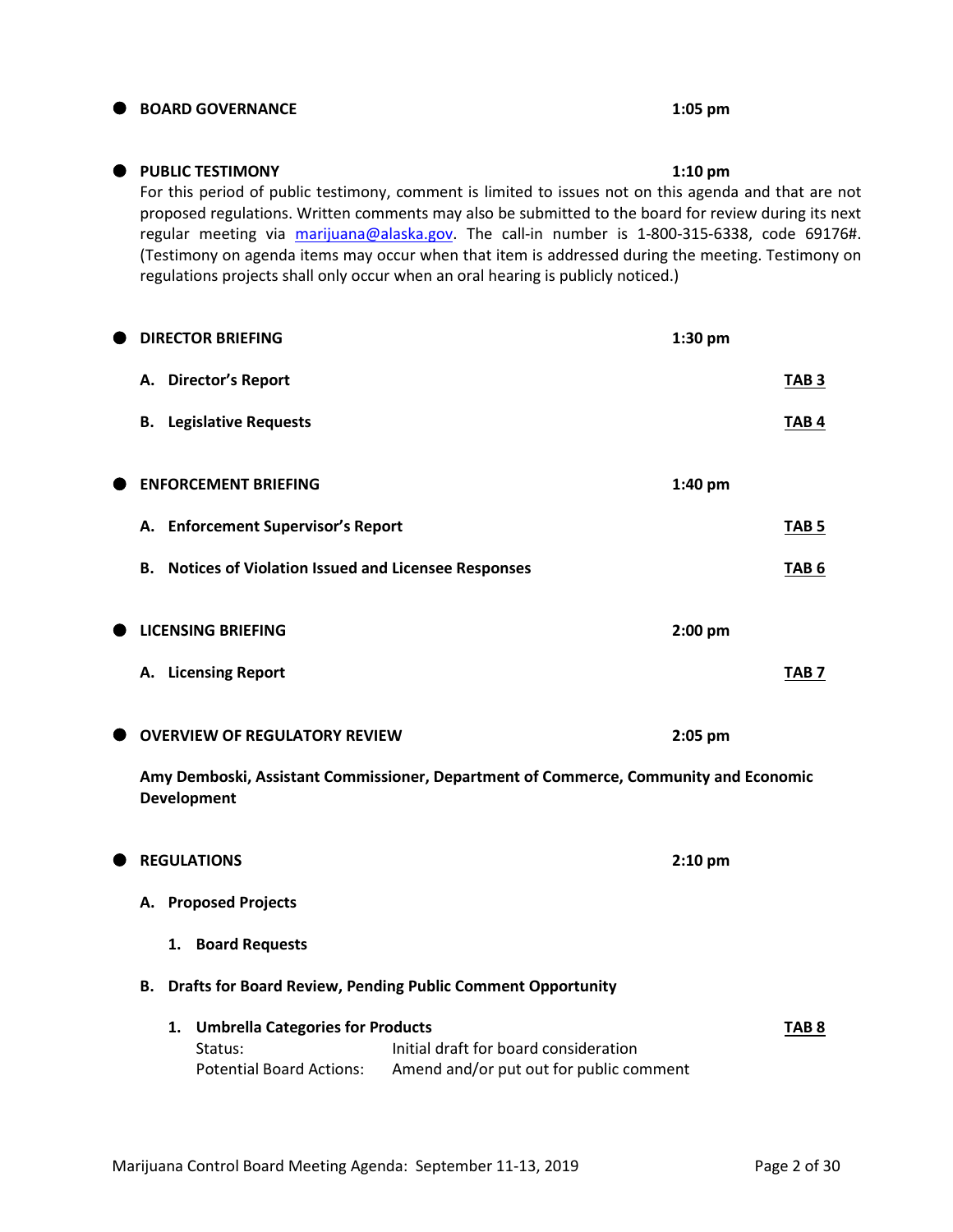|    | 2. | <b>Infants on Premises</b><br>Status:<br><b>Potential Board Actions:</b>                           | Initial draft for board consideration<br>Amend and/or put out for public comment                                          | TAB 9         |
|----|----|----------------------------------------------------------------------------------------------------|---------------------------------------------------------------------------------------------------------------------------|---------------|
|    | 3. | <b>Application and Renewal Date</b><br>Status:<br><b>Potential Board Actions:</b>                  | Initial draft for board consideration<br>Amend and/or put out for public comment                                          | <b>TAB 10</b> |
| C. |    | <b>Public Comments Received</b>                                                                    |                                                                                                                           |               |
|    | 1. | <b>Out-of-State Investment in Testing Facilities</b><br>Status:<br><b>Potential Board Actions:</b> | Adopted in May 2019<br>Reconsider to review proposed revised language                                                     | <b>TAB 11</b> |
|    | 2. | <b>Testing Oversight</b><br>Status:<br><b>Potential Board Actions:</b>                             | Public comment period closed September 5, 2019<br>Vote to adopt; OR<br>Substantially amend and put out for public comment | <b>TAB 12</b> |
|    | З. | <b>Handler Permit Revocation</b><br>Status:<br><b>Potential Board Actions:</b>                     | Public comment period closed September 5, 2019<br>Vote to adopt; OR<br>Substantially amend and put out for public comment | <b>TAB 13</b> |

### **MARIJUANA HANDLER PERMIT EDUCATION COURSE – THREE YEAR REVIEW**

| A. MHCP 017:            | Alaska Marijuana Institute  | <b>TAB 14</b> |
|-------------------------|-----------------------------|---------------|
| Applicant:              | Good Enterprises – Mae Good |               |
| Initial Board Approval: | September 7, 2016           |               |

#### $\bullet$  APPLICATIONS FROM PREVIOUS MEETINGS

#### **A. Previous Board Action Taken**

| 1. License #12437:        | Alaska Cannabis Exchange, LLC         | <b>TAB 15</b> |
|---------------------------|---------------------------------------|---------------|
| Licensee:                 | Alaska Cannabis Exchange, LLC         |               |
| License Type:             | Retail Marijuana Store                |               |
| <b>Premises Address:</b>  | 2906 Spenard Road                     |               |
|                           | Anchorage, AK 99503                   |               |
| Local Governments:        | Municipality of Anchorage             |               |
| <b>For Consideration:</b> | Request to extend abeyance timeframe. |               |
|                           |                                       |               |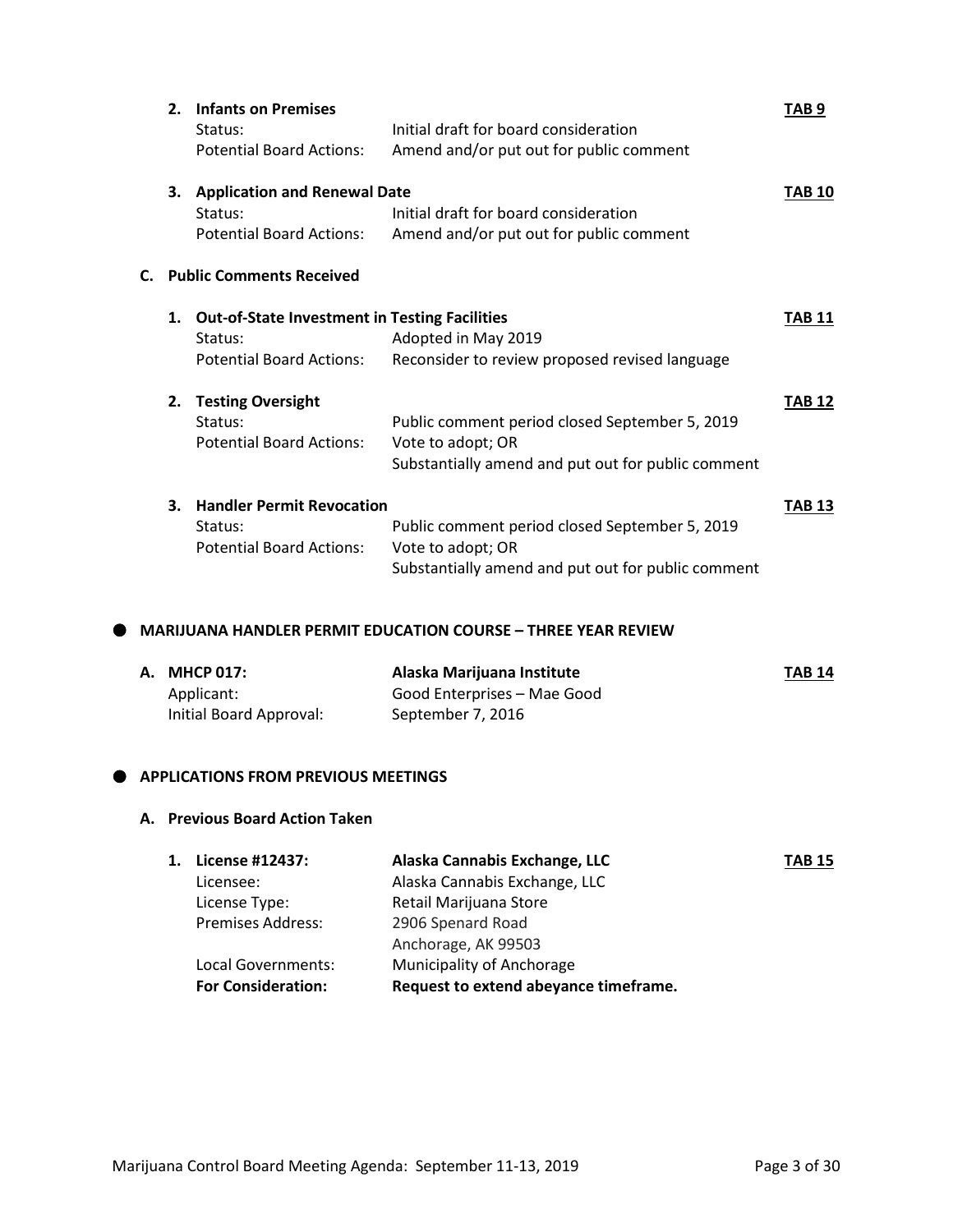| 2. | License #15016:                    | <b>Clear Cut Cannabis</b>                                        | <b>TAB 16</b> |
|----|------------------------------------|------------------------------------------------------------------|---------------|
|    | Licensee:                          | Shotnine LLC                                                     |               |
|    | License Type:<br>Premises Address: | Retail Marijuana Store<br>1133 E 68th Ave                        |               |
|    |                                    |                                                                  |               |
|    |                                    | Anchorage, AK 99518                                              |               |
|    | Local Governments:                 | Municipality of Anchorage                                        |               |
|    | <b>For Consideration:</b>          | Request to extend abeyance timeframe.                            |               |
| 3. | <b>License #15019:</b>             | <b>The Tree House AK</b>                                         | <b>TAB 17</b> |
|    | Licensee:                          | BH2, LLC                                                         |               |
|    | License Type:                      | Retail Marijuana Store                                           |               |
|    | <b>Premises Address:</b>           | 341-d Boniface Parkway                                           |               |
|    |                                    | Anchorage, AK 99504                                              |               |
|    | Local Governments:                 | Municipality of Anchorage                                        |               |
|    | <b>For Consideration:</b>          | Request to extend abeyance timeframe.                            |               |
| 4. | License #20532:                    | <b>Cultivated Confections</b>                                    | <b>TAB 18</b> |
|    | Licensee:                          | CC Enterprises, Inc                                              |               |
|    | License Type:                      | Marijuana Product Manufacturing                                  |               |
|    | <b>Premises Address:</b>           | 7731 Schoon Street, Unit A                                       |               |
|    |                                    | Anchorage, AK 99518                                              |               |
|    | Local Governments:                 | Municipality of Anchorage                                        |               |
|    | <b>For Consideration:</b>          | Request to extend abeyance timeframe.                            |               |
| 5. | License #20983:                    | <b>King Street Cannabis Co</b>                                   | <b>TAB 19</b> |
|    | Licensee:                          | King Street Management, Inc                                      |               |
|    | License Type:                      | Retail Marijuana Store                                           |               |
|    | <b>Premises Address:</b>           | 8430 Laviento Drive, Suite A                                     |               |
|    |                                    | Anchorage, AK 99515-1914                                         |               |
|    | Local Governments:                 | Municipality of Anchorage                                        |               |
|    | <b>For Consideration:</b>          | Request to extend abeyance timeframe.                            |               |
| 6. | License #21069:                    | <b>Wildflower</b>                                                | <b>TAB 20</b> |
|    | Licensee:                          | Three Sisters, LLC                                               |               |
|    | License Type:                      | Retail Marijuana Store                                           |               |
|    | Premises Address:                  | 158 Alimag Drive                                                 |               |
|    |                                    | Kodiak, AK 99615                                                 |               |
|    | <b>Local Governments:</b>          | City of Kodiak, Kodiak Island Borough                            |               |
|    | <b>For Consideration:</b>          | City of Kodiak does not protest with the condition that the sale |               |
|    |                                    | of edible products is prohibited.                                |               |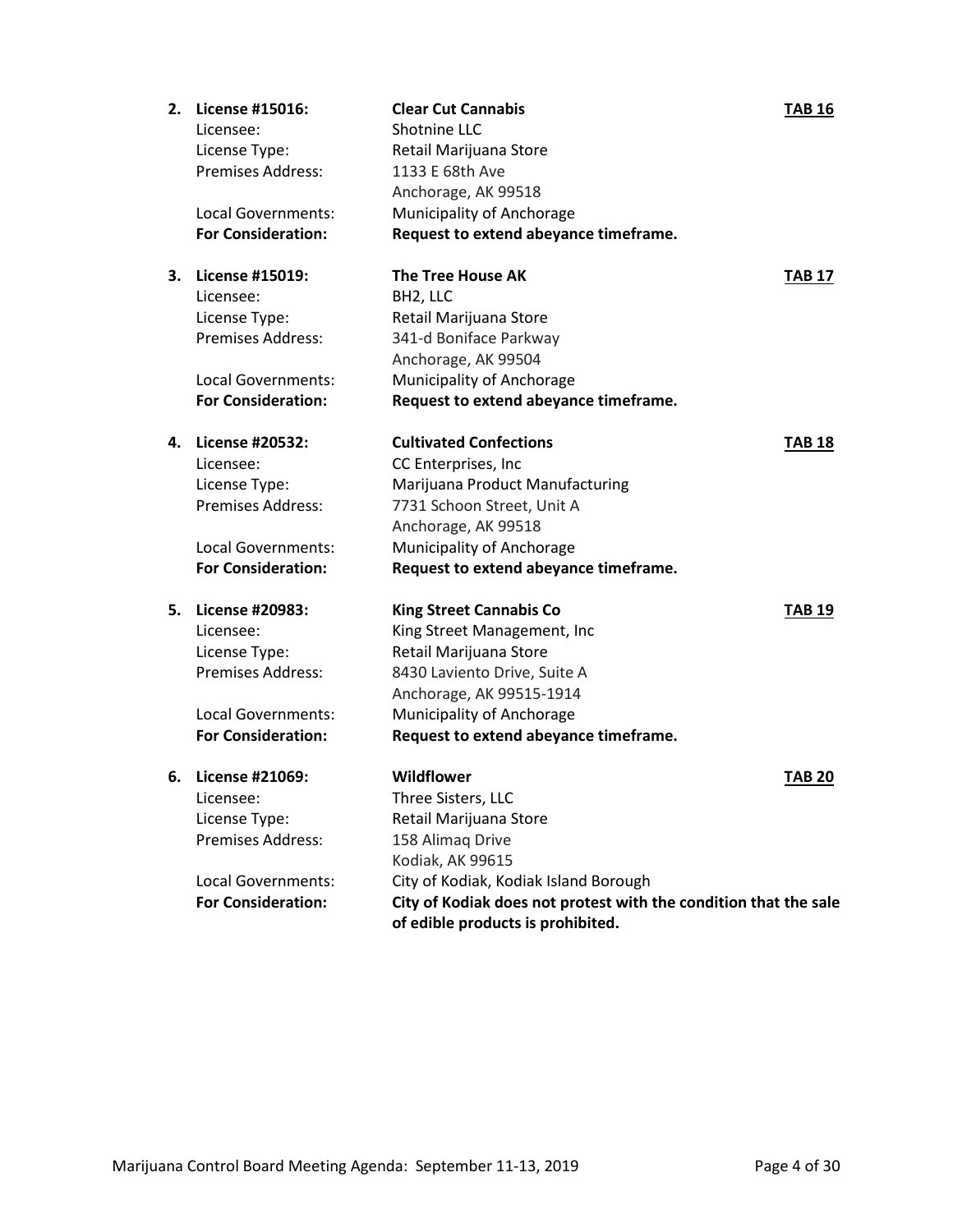### **B. Tabled**

| 1. | License #10577 & #10578: Alaskan Leaf, LLC<br>Licensee: | Alaskan Leaf, LLC                                                                                                                                            | <b>TAB 21</b> |
|----|---------------------------------------------------------|--------------------------------------------------------------------------------------------------------------------------------------------------------------|---------------|
|    | License Type:                                           | Standard Marijuana Cultivation Facility and Retail Marijuana Store                                                                                           |               |
|    | Premises Address:                                       | 1211 West 36 <sup>th</sup> Avenue, Suite A                                                                                                                   |               |
|    |                                                         | Anchorage, AK 99503                                                                                                                                          |               |
|    | Local Government:                                       | Municipality of Anchorage                                                                                                                                    |               |
|    | <b>For Consideration:</b>                               | Appeal of denial of MJ-14 regarding shared marijuana storage<br>space between co-located cultivation facility and retail store,<br>tabled from July meeting. |               |
| 2. | <b>License #12511</b>                                   | <b>Rosie Creek Farm</b>                                                                                                                                      | <b>TAB 22</b> |
|    | Licensee:                                               | RCFC, LLC                                                                                                                                                    |               |
|    | License Type:                                           | Marijuana Product Manufacturing Facility                                                                                                                     |               |
|    | Premises Address:                                       | 2659 Livingston Loop                                                                                                                                         |               |
|    |                                                         | Fairbanks, AK 99709                                                                                                                                          |               |
|    | Local Governments:                                      | Fairbanks North Star Borough                                                                                                                                 |               |
|    | <b>For Consideration:</b>                               | Products tabled at February and May 2019 meetings.                                                                                                           |               |
|    | 3. License #16991:                                      | <b>Stoney Moose Kitchens</b>                                                                                                                                 | <b>TAB 23</b> |
|    | Licensee:                                               | E & M Holdings, LLC                                                                                                                                          |               |
|    | Premises Address:                                       | 9737 Mud Bay Road, Suite 104                                                                                                                                 |               |
|    |                                                         | Ketchikan, AK 99901                                                                                                                                          |               |
|    | Local Government:                                       | Ketchikan Gateway Borough                                                                                                                                    |               |
|    | <b>For Consideration:</b>                               | Products tabled at February 2019 meeting.                                                                                                                    |               |

# **C.** Licenses in "Pending Inspection" Status for Over Six Months **TAB 24**

| 1. | License #10057:<br>Licensee:<br>License Type:<br>Premises Address:<br>Approved by MCB:<br>License issued:<br>Before MCB:        | <b>Alaskan Cannabis Outfitters</b><br>Great White Bear, LLC<br>Retail Marijuana Store<br>41945 Sterling Highway<br>Homer, AK 99603<br>April 5, 2017<br>November 22, 2017<br>June 14, 2018 – construction update provided<br>February 21, 2019 – anticipate inspection end of May 2019<br>July 10, 2019 - Board requested September report |
|----|---------------------------------------------------------------------------------------------------------------------------------|-------------------------------------------------------------------------------------------------------------------------------------------------------------------------------------------------------------------------------------------------------------------------------------------------------------------------------------------|
| 2. | License #13776:<br>Licensee:<br>License Type:<br><b>Premises Address:</b><br>Approved by MCB:<br>License issued:<br>Before MCB: | Alaska Skunkworks, LLC<br>Alaska Skunkworks, LLC<br><b>Standard Marijuana Cultivation Facility</b><br>37331 S Talkeetna Spur Road<br>Talkeetna, AK 99676<br>April 5, 2018<br>August 9, 2018<br>February 21, 2019 - anticipate inspection in August                                                                                        |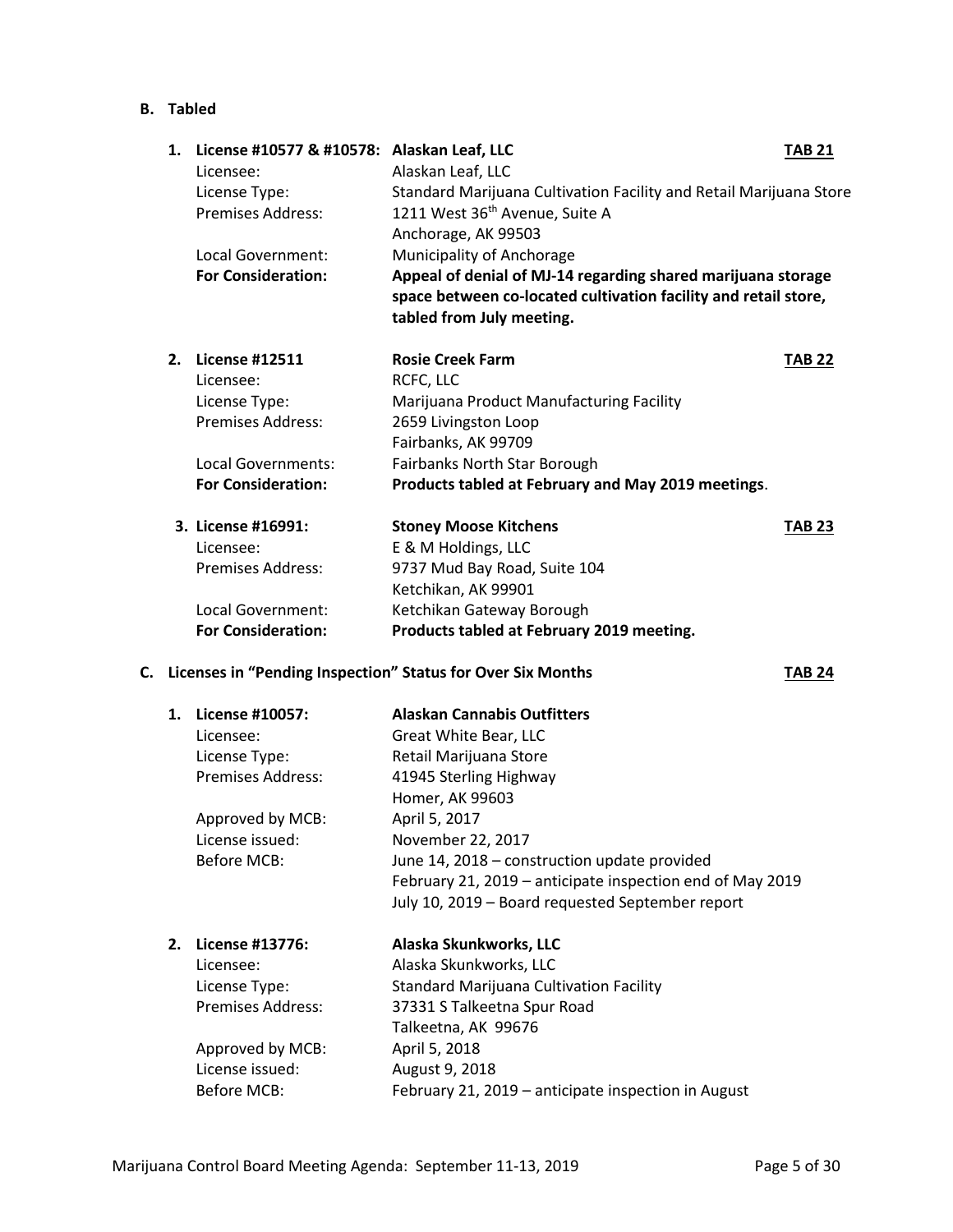# **3. License #10252: Popeyes Emporium II** Licensee: Popeyes Emporium II, LLC License Type: Retail Marijuana Store Premises Address: 3231 Spenard Road, Unit 1 Anchorage, AK 99503 Approved by MCB: September 14, 2017 License issued: September 14, 2018 Before MCB: February 21, 2019 – "probate for death of individual is stalling the acquisition of a new lease" **4. License #11547: Cloudberry Cannabis** Licensee: Joseph D Shimek; Lily A Shimek License Type: Retail Marijuana Store Premises Address: 3307 Spenard Road Anchorage, AK 99503 Approved by MCB: April 5, 2017 License issued: August 1, 2017 Before MCB: April 4, 2018 – anticipate build-out done by June 2018 February 21, 2019 – applicant not present May 2, 2019 – anticipate being operational August 1, 2019 – board requires "positive report" at September meeting regarding operations

#### **5. License #11635: Cloudberry Partners**

Licensee: Joseph D Shimek; Lily A Shimek License Type: Standard Marijuana Cultivation Facility Premises Address: 3307 Spenard Road Anchorage, AK 99503 Approved by MCB: May 15, 2017 License issued: August 10, 2017 Before MCB: April 4, 2018 – anticipate build-out done by "a little beyond" June 2018 February 21, 2019 – applicant not present May 2, 2019 – board requires report in September 2019

#### **6. License #12125: Alaska Marijuana Gardens (AMG)**

Licensee: Alaska Wild Coyote, Inc. License Type: Standard Marijuana Cultivation Facility Premises Address: 838 Bonanza Avenue Anchorage, AK 99518 Approved by MCB: July 13, 2017 License issued: April 23, 2018 Before MCB: February 21, 2019 – anticipate opening in about 5 months (June 2019)

### **7. License #14252: Primate Rock Harvest, Inc.**

Licensee: Primate Rock Harvest, Inc. License Type: Limited Marijuana Cultivation Facility Premises Address: 2276 Sunshine Avenue Fairbanks, AK 99709 Approved by MCB: August 16, 2018 License issued: January 18, 2019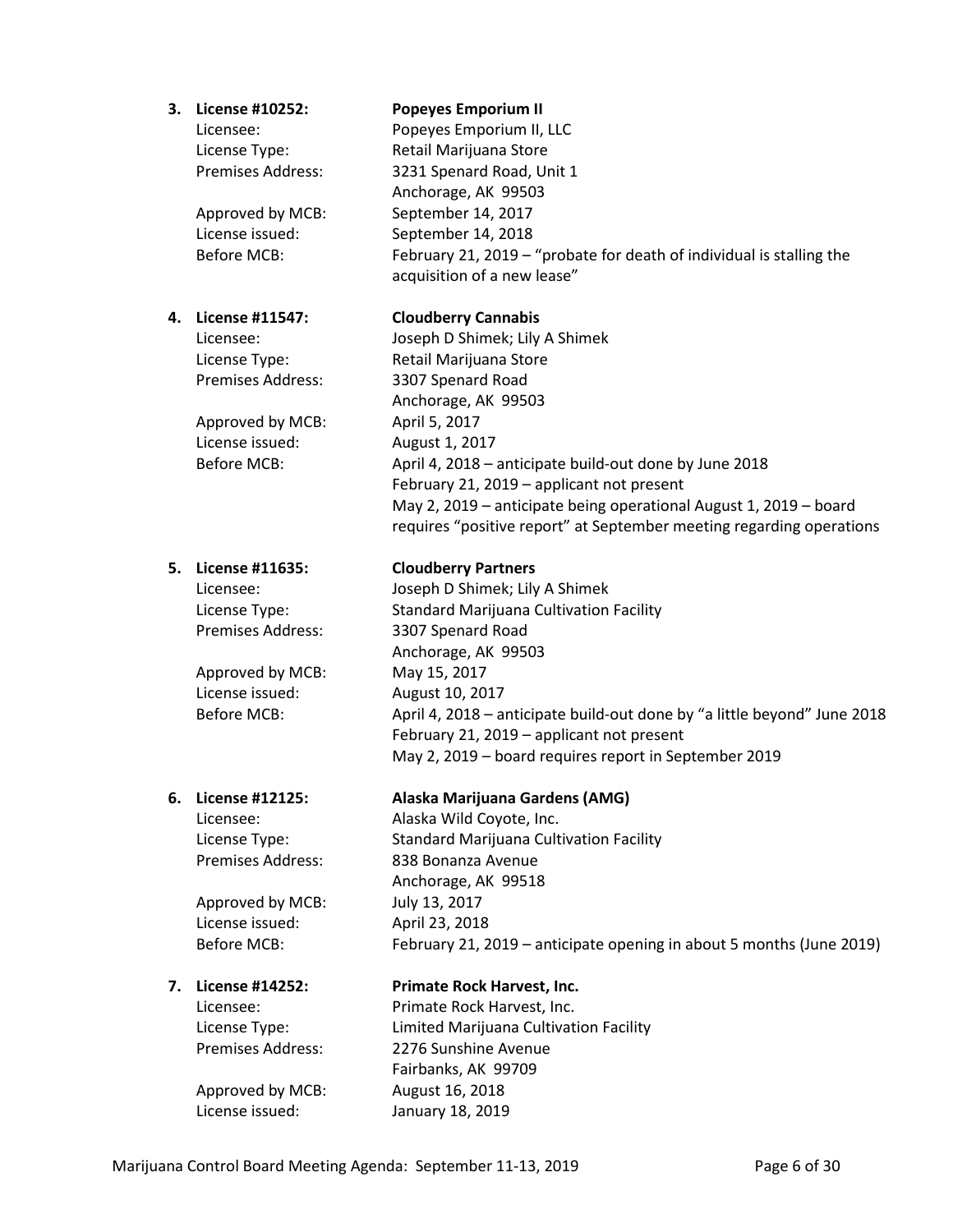| 8. License #10898:       | <b>AK Slow Burn Cannabis Outlet</b>            |
|--------------------------|------------------------------------------------|
| Licensee:                | AK Slow Burn Cannabis Outlet, LLC              |
| License Type:            | <b>Standard Marijuana Cultivation Facility</b> |
| <b>Premises Address:</b> | 2042 E 3rd Avenue, Suite A                     |
|                          | Anchorage, AK 99501                            |
| Approved by MCB:         | July 12, 2017                                  |

#### **9. License #17873: Freedom 49 Farms**

Licensee: Freedom Farms 49, LLC License Type: Standard Marijuana Cultivation Facility Premises Address: 12510 West Westen Drive Houston, AK 99694 Approved by MCB: December 20, 2018 License issued: January 25, 2019

### **D.** Licenses in "Delegated" Status for Approximately One Year **TAB 25**

License issued: January 25, 2019

**1. License #12580: Brown Owl's Cultivation** Licensee: Winazar, LLC License Type: Limited Marijuana Cultivation Facility Premises Address: 320 Wright Lane Fairbanks, AK 99712 Approved By MCB: September 14, 2017 **Pending: Fire Marshal approval.**  Before MCB: December 20, 2018 – applicant's counsel requests to provide report at next meeting February 21, 2019 – financial issues; report in May requested May 2, 2019 – applicant not present July 10, 2019 – applicant not present **2. License #13202: Matanuskas Finest** Licensee: Hybrid, LLC License Type: Limited Marijuana Cultivation Facility Premises Address: 905 S Vicki Way C Wasilla, AK 99654 Approved by MCB: September 14, 2017 **Pending: Municipality of Anchorage protest.** Before MCB: December 20, 2018 – applicant anticipates completion in 3 months (March 2019); board requests applicant send note of

explanation to director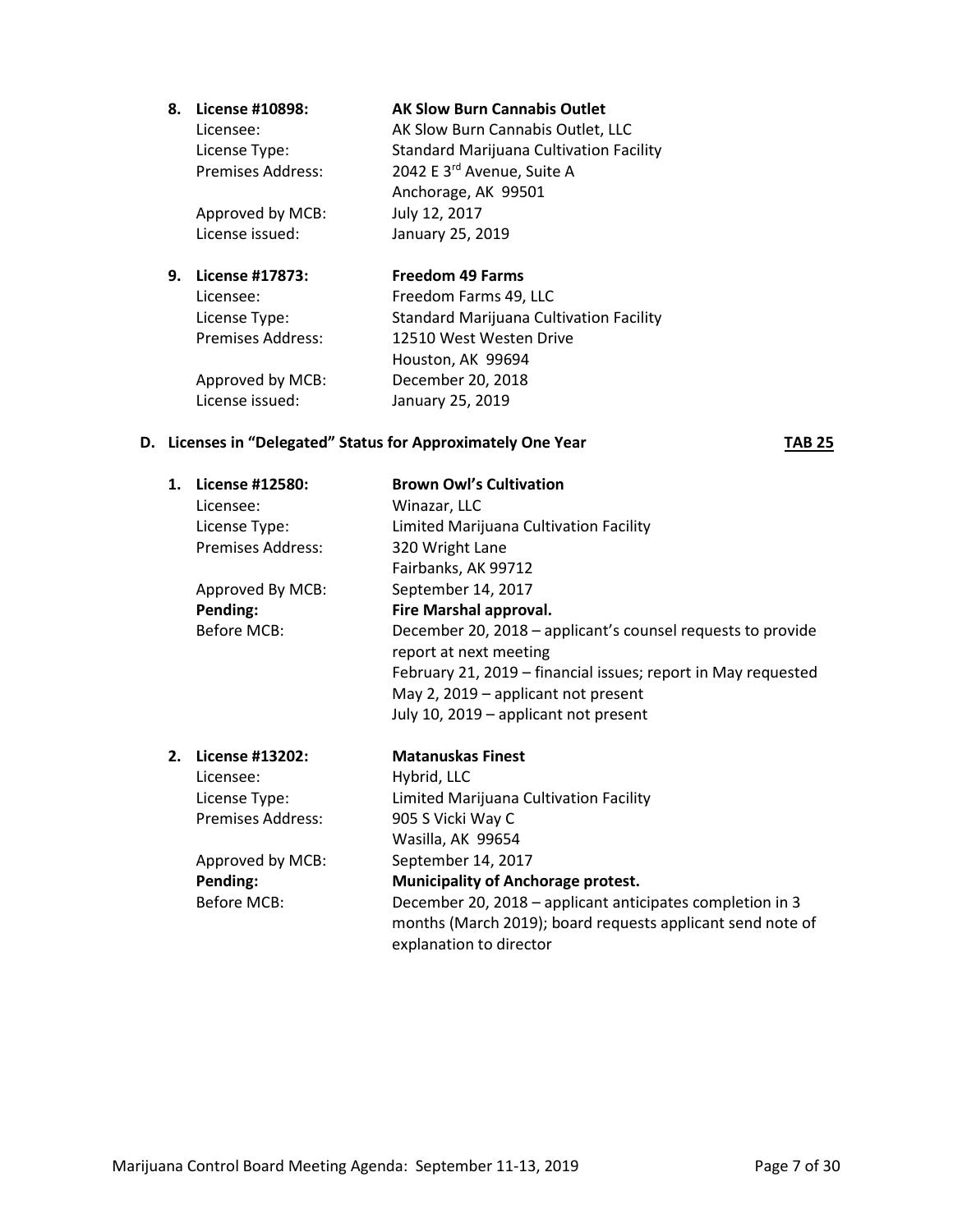|    | 3. License #12680:<br>Licensee:<br>License Type:<br><b>Premises Address:</b><br>Approved By MCB:<br>Pending:<br><b>Before MCB:</b> | <b>Glacier Bay Farms</b><br>Carol J. Waldo<br><b>Standard Marijuana Cultivation Facility</b><br>17 Helms Loop Spur<br>Haines, AK 99827<br>April 5, 2018<br>Fire Marshal approval.<br>May 2, 2019 – applicant provided status; board requested July<br>update<br>July 10, 2019 - anticipates October opening; board requested<br>September update |
|----|------------------------------------------------------------------------------------------------------------------------------------|--------------------------------------------------------------------------------------------------------------------------------------------------------------------------------------------------------------------------------------------------------------------------------------------------------------------------------------------------|
|    | 4. License #13864:                                                                                                                 | <b>Simple House, LLC</b>                                                                                                                                                                                                                                                                                                                         |
|    | Licensee:                                                                                                                          | Simple House, LLC                                                                                                                                                                                                                                                                                                                                |
|    | <b>Premises Address:</b>                                                                                                           | 6511 Hemlock Drive                                                                                                                                                                                                                                                                                                                               |
|    |                                                                                                                                    | Wasilla, AK 99654                                                                                                                                                                                                                                                                                                                                |
|    | Approved by MCB:                                                                                                                   | April 5, 2018                                                                                                                                                                                                                                                                                                                                    |
|    | Pending:                                                                                                                           | Fire Marshal approval.                                                                                                                                                                                                                                                                                                                           |
|    | <b>Before MCB:</b>                                                                                                                 | May 2, 2019 – applicant provided status; board requested July                                                                                                                                                                                                                                                                                    |
|    |                                                                                                                                    | update                                                                                                                                                                                                                                                                                                                                           |
|    |                                                                                                                                    | July 10, 2019 - applicant's counsel provided status; board                                                                                                                                                                                                                                                                                       |
|    |                                                                                                                                    | requested September update                                                                                                                                                                                                                                                                                                                       |
|    | 5. License #11960:                                                                                                                 | <b>Last Frontier Joint Operations, LLC</b>                                                                                                                                                                                                                                                                                                       |
|    | Licensee:                                                                                                                          | Last Frontier Joint Operations, LLC                                                                                                                                                                                                                                                                                                              |
|    | License Type:                                                                                                                      | Marijuana Product Manufacturing Facility                                                                                                                                                                                                                                                                                                         |
|    | <b>Premises Address:</b>                                                                                                           | 7180 Revilla Road, Suite 100                                                                                                                                                                                                                                                                                                                     |
|    |                                                                                                                                    | Ketchikan, AK 99901                                                                                                                                                                                                                                                                                                                              |
|    | Local Government:                                                                                                                  | Ketchikan Gateway Borough                                                                                                                                                                                                                                                                                                                        |
|    | Approved By MCB:                                                                                                                   | May 7, 2018                                                                                                                                                                                                                                                                                                                                      |
|    | Pending:                                                                                                                           | DEC approval.                                                                                                                                                                                                                                                                                                                                    |
|    | <b>Before MCB:</b>                                                                                                                 | July 10, 2019 - applicant not present                                                                                                                                                                                                                                                                                                            |
| 6. | License #13881:                                                                                                                    | AlasKind, LLC                                                                                                                                                                                                                                                                                                                                    |
|    | Licensee:                                                                                                                          | AlasKind, LLC                                                                                                                                                                                                                                                                                                                                    |
|    | <b>Premises Address:</b>                                                                                                           | 278 East Bias Drive                                                                                                                                                                                                                                                                                                                              |
|    |                                                                                                                                    | Fairbanks, AK 99712-2501                                                                                                                                                                                                                                                                                                                         |
|    | Approved by MCB:                                                                                                                   | May 7, 2018                                                                                                                                                                                                                                                                                                                                      |
|    | Pending:                                                                                                                           | Fire Marshal approval.                                                                                                                                                                                                                                                                                                                           |
|    | <b>Before MCB:</b>                                                                                                                 | July 10, 2019 - applicant not present                                                                                                                                                                                                                                                                                                            |
|    |                                                                                                                                    |                                                                                                                                                                                                                                                                                                                                                  |
| 7. | License #14706:                                                                                                                    | <b>Denali Herb Company</b>                                                                                                                                                                                                                                                                                                                       |
|    | Licensee:                                                                                                                          | DHC, LLC                                                                                                                                                                                                                                                                                                                                         |
|    | <b>Premises Address:</b>                                                                                                           | 1328 E Fairview Loop Road, Suite A                                                                                                                                                                                                                                                                                                               |
|    |                                                                                                                                    | Wasilla, AK 99654                                                                                                                                                                                                                                                                                                                                |
|    | Approved by MCB:                                                                                                                   | May 7, 2018                                                                                                                                                                                                                                                                                                                                      |
|    | Pending:                                                                                                                           | Fire Marshal approval.                                                                                                                                                                                                                                                                                                                           |
|    | <b>Before MCB:</b>                                                                                                                 | July 10, 2019 - building still under construction; board requested                                                                                                                                                                                                                                                                               |
|    |                                                                                                                                    | September update                                                                                                                                                                                                                                                                                                                                 |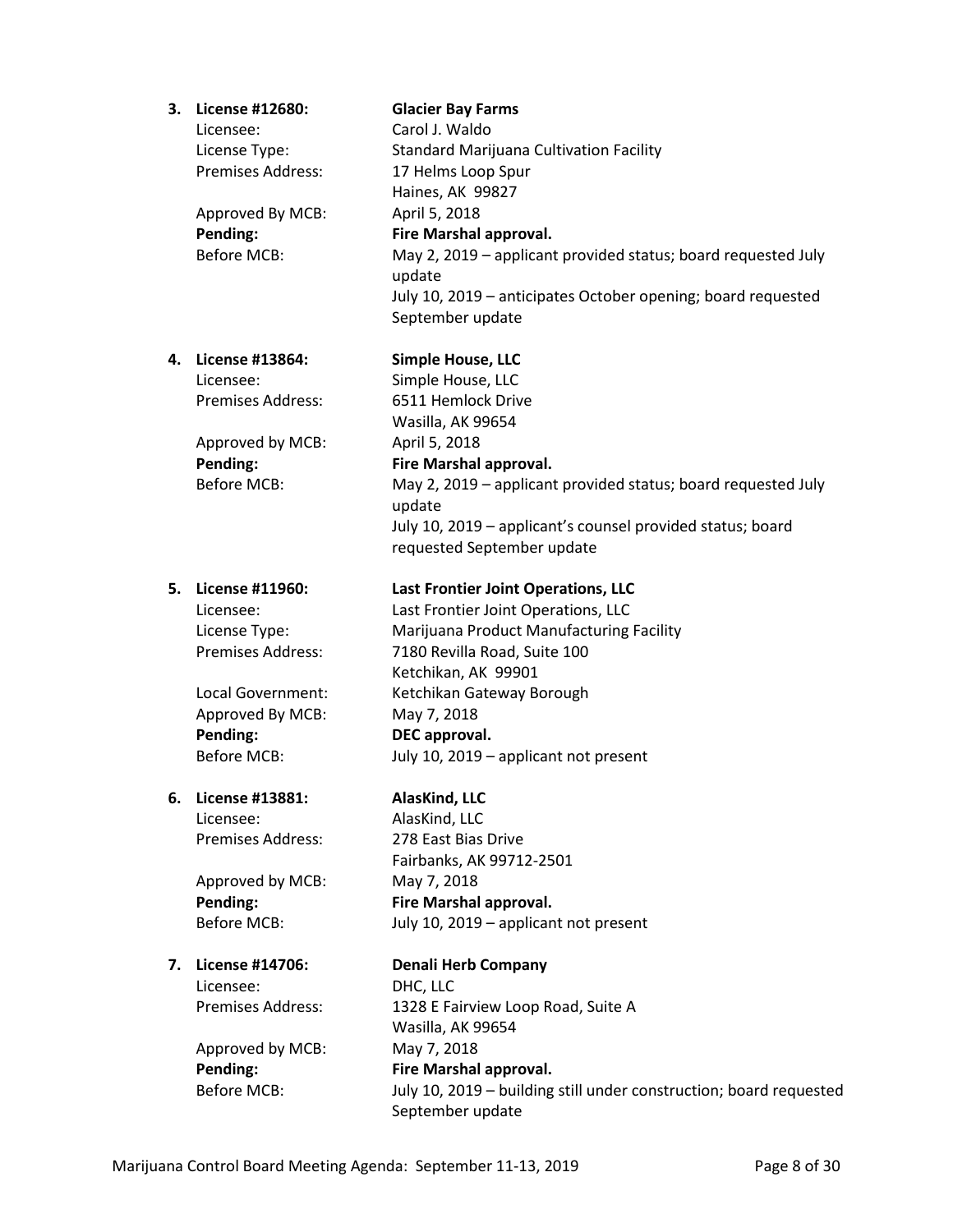#### **8. License #13310: AK Cultivations**

Approved By MCB: June 14, 2018

### **9. License #13613: Puffin AK**

Approved by MCB: June 15, 2018

### **10. License #13614: Puffin AK**

Approved by MCB: June 15, 2018

Approved by MCB: August 16, 2018

Licensee: Charles J Campbell & Justin J Bacher License Type: Limited Marijuana Cultivation Facility Premises Address: 2611 South Desiree Circle Wasilla, AK 99654 **Pending: Fire Marshal approval.** Before MCB: July 10, 2019 – applicant not present

Licensee: RDA Enterprise, LLC License Type: Retail Marijuana Store Premises Address: 200 W 68th Avenue, Unit A1 Anchorage, AK 99518 **Pending: Municipality of Anchorage protest.** Before MCB: July 10, 2019 – applicant recently had child which delayed project; board requested September update

Licensee: RDA Enterprise, LLC License Type: Standard Marijuana Cultivation Facility Premises Address: 200 W 68th Avenue, Unit A2 Anchorage, AK 99518 **Pending: Municipality of Anchorage protest.**

Before MCB: July 10, 2019 – applicant recently had child which delayed project; board requested September update

### **11. License #12895: Bigfoot Bud Company, LLC**

Licensee: Bigfoot Bud Company, LLC License Type: Limited Marijuana Cultivation Facility Premises Address: 46813 Pintail Avenue Kenai, AK 99611 **Pending: Fire Marshal approval.**

### **12. License #13827: Chongkee Farms, LLC**

Licensee: Chongkee Farms, LLC License Type: Standard Marijuana Cultivation Facility Premises Address: 691 Brewster Street Fairbanks, AK 99712 **Pending: Fire Marshal approval.**

Approved by MCB: August 16, 2018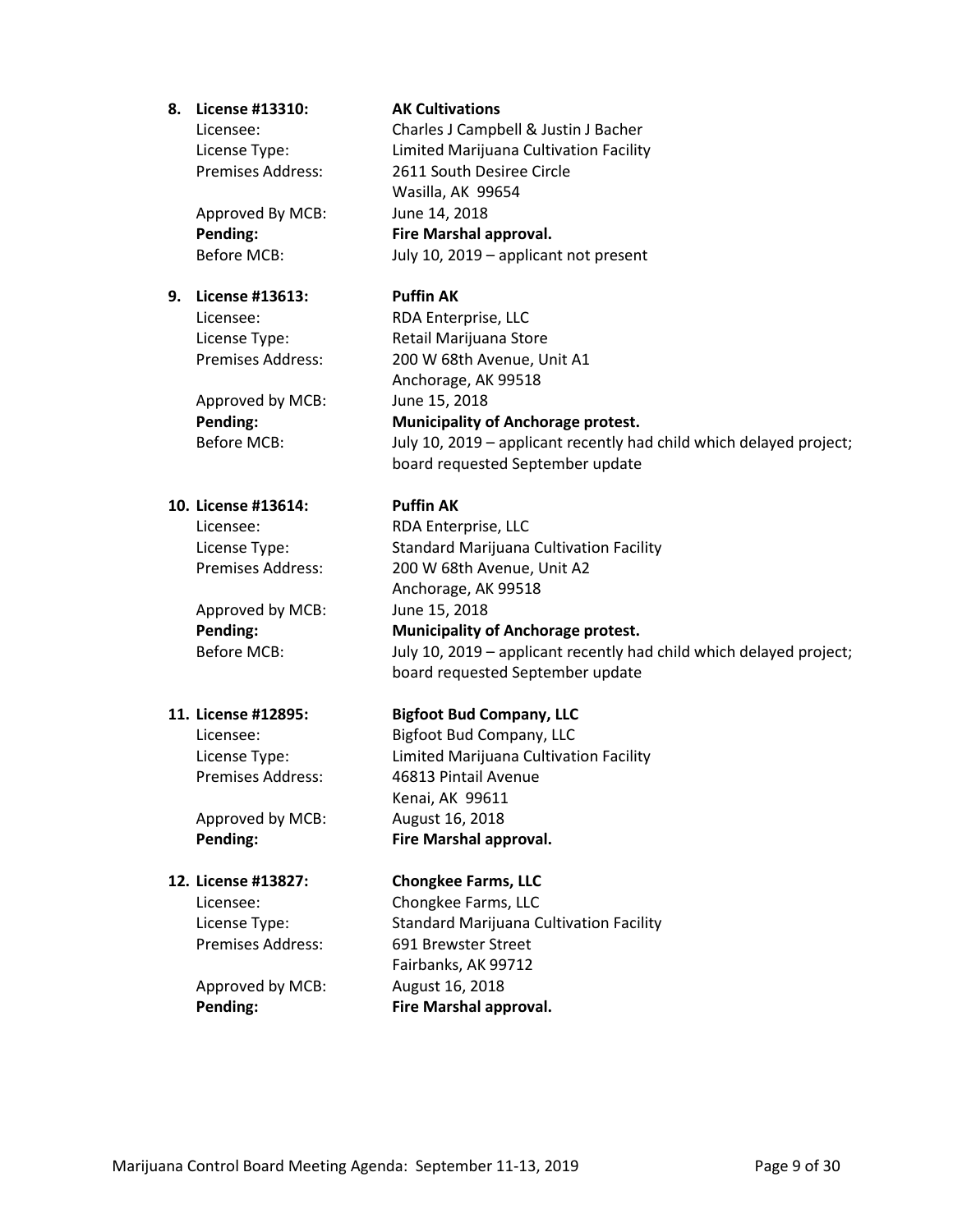#### **13. License #14227: Galactic Herb**

Approved by MCB: August 16, 2018

Approved by MCB: August 16, 2018

Premises Address: 807 Landing Road

Approved by MCB: August 16, 2018

# **16. License #16015: Bluffside Gardens**

Approved by MCB: August 16, 2018

Licensee: Theodore C Delaca License Type: Limited Marijuana Cultivation Facility Premises Address: 595 Henry Hahn Court Fairbanks, AK 99712 **Pending: Fire Marshal approval.**

### **14. License #15530: Budmasters Limited Partnership**

Licensee: Budmasters Limited Partnership License Type: Limited Marijuana Cultivation Facility Premises Address: 32685 S McKinley View Drive Talkeetna, AK 99676 **Pending: Fire Marshal approval.**

#### **15. License #15546: Daliwoda Investments #1**

Licensee: Daliwoda investments, Inc. License Type: Standard Marijuana Cultivation Facility North Pole, AK 99705 **Pending: Fire Marshal approval.**

Licensee: Bluffside Gardens, LLC License Type: Limited Marijuana Cultivation Facility Premises Address: 39700 S Parks Highway Talkeetna, AK 99676 **Pending: Fire Marshal approval.**

#### **BOARD CONSIDERATION**

| А. | License #10098:           | <b>Raspberry Roots</b>                         | TAB 26 |
|----|---------------------------|------------------------------------------------|--------|
|    | Licensee:                 | Raspberry Roots, LLC                           |        |
|    | License Type:             | <b>Standard Marijuana Cultivation Facility</b> |        |
|    | Premises Address:         | 501 Raspberry Road, Suites 101 & 102           |        |
|    |                           | Anchorage, AK 99518                            |        |
|    | Local Government:         | Municipality of Anchorage                      |        |
|    | <b>For Consideration:</b> | Review of MJ-22b requests.                     |        |
| В. | License #10165:           | Good LLC                                       | TAB 27 |
|    | Licensee:                 | Good LLC                                       |        |
|    | License Type:             | Marijuana Product Manufacturing Facility       |        |
|    | <b>Premises Address:</b>  | 1949 Frank Avenue                              |        |
|    |                           | Fairbanks, AK 99701                            |        |
|    | Local Government:         | <b>Fairbanks North Star Borough</b>            |        |
|    | <b>For Consideration:</b> | <b>Products issues.</b>                        |        |

Marijuana Control Board Meeting Agenda: September 11-13, 2019 Page 10 of 30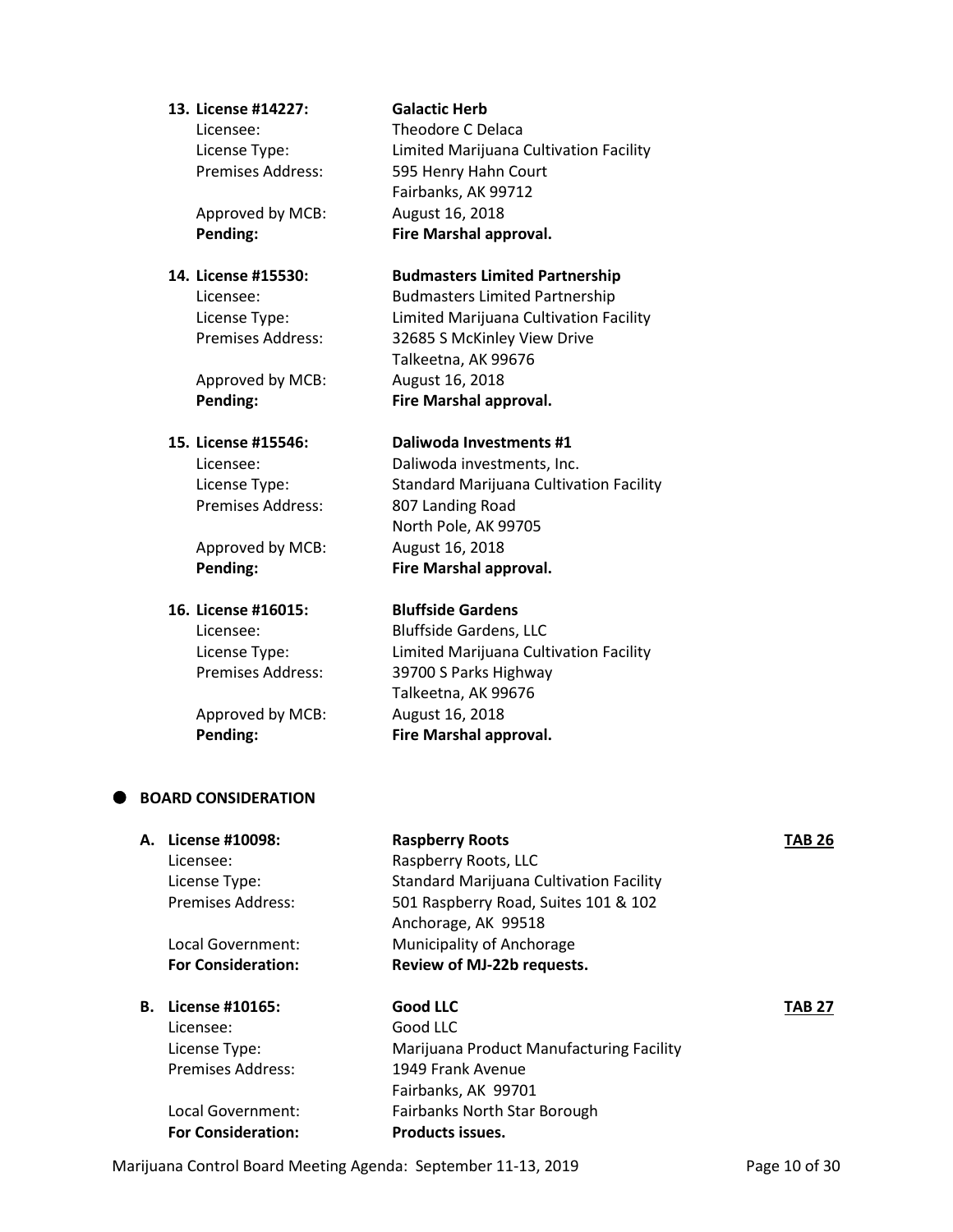|    | C. License #10657:        | <b>JWS Enterprises</b>                                   | <b>TAB 28</b> |
|----|---------------------------|----------------------------------------------------------|---------------|
|    | Licensee:                 | James W Strassburg                                       |               |
|    | License Type:             | <b>Standard Marijuana Cultivation Facility</b>           |               |
|    | Premises Address:         | 3000 West Tongass Narrows                                |               |
|    |                           | Ketchikan, AK 99901                                      |               |
|    | <b>Local Government:</b>  | Ketchikan Gateway Borough                                |               |
|    | <b>For Consideration:</b> | Licensee requests refund of late renewal fee.            |               |
|    | D. License #19624:        | Studio 420 AK                                            | <b>TAB 29</b> |
|    | Licensee:                 | 420 Enterprises, LLC Co.                                 |               |
|    | License Type:             | Retail Marijuana Store                                   |               |
|    | <b>Premises Address:</b>  | 4608 Spenard Road, Suite E                               |               |
|    |                           | Anchorage, AK 99502                                      |               |
|    | <b>Local Government:</b>  | Municipality of Anchorage                                |               |
|    | <b>For Consideration:</b> | Reconsideration of license denial;                       |               |
|    |                           | Municipality of Anchorage protests pending approved      |               |
|    |                           | municipal marijuana license and special land use permit. |               |
| F. | License #20844:           | <b>Tokin Up</b>                                          | <b>TAB 30</b> |
|    | Licensee:                 | 907 Promos, LLC                                          |               |
|    | License Type:             | Retail Marijuana Store                                   |               |
|    | Premises Address:         | Mile Post 1313.8 Alaska Highway                          |               |
|    |                           | Tok, AK 99780                                            |               |
|    | Local Government:         | No Local Government                                      |               |
|    | <b>For Consideration:</b> | Petition; objections and comments received.              |               |

### **NEW STANDARD MARIJUANA CULTIVATION FACILITY APPLICATIONS**

| A. License #20716:       | ACP, LLC                                | <b>TAB 31</b> |
|--------------------------|-----------------------------------------|---------------|
| Licensee:                | ACP, LLC                                |               |
| <b>Premises Address:</b> | Tract B Block 2 Lot 13 (Shop/Warehouse) |               |
|                          | Port Alexander, AK 99836                |               |
| Local Government:        | City of Port Alexander                  |               |

#### $\bullet$  NEW LIMITED MARIJUANA CULTIVATION FACILITY APPLICATIONS

| А. | License #19984:<br>Licensee:<br>Premises Address: | Alaska Forget Me Not Farms, LLC<br>Alaska Forget Me Not Farms, LLC<br>1540 N Shoreline Drive, Hangar I<br>Wasilla, AK 99654-6666 | TAB 32        |
|----|---------------------------------------------------|----------------------------------------------------------------------------------------------------------------------------------|---------------|
|    | Local Government:                                 | Matanuska-Susitna Borough                                                                                                        |               |
| В. | <b>License #21092</b>                             | Johnny Dae Farms, LLC                                                                                                            | <b>TAB 33</b> |
|    | Licensee:                                         | Johnny Dae Farms, LLC                                                                                                            |               |
|    | Premises Address:                                 | 59913 S. Airpark Place                                                                                                           |               |
|    |                                                   | Willow, AK 99688-9703                                                                                                            |               |
|    | Local Government:                                 | Matanuska-Susitna Borough                                                                                                        |               |

Marijuana Control Board Meeting Agenda: September 11-13, 2019 Page 11 of 30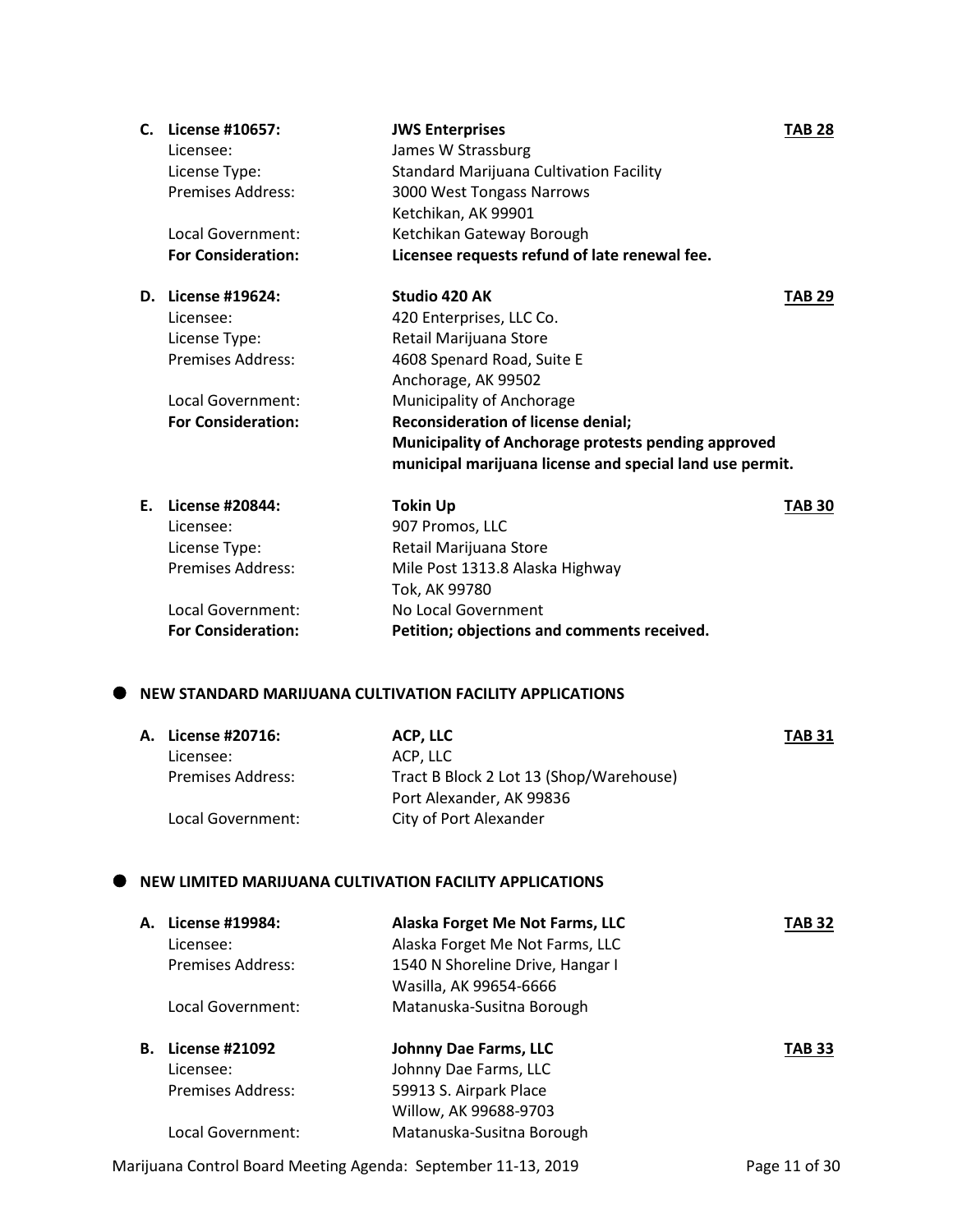**NEW RETAIL MARIJUANA STORE APPLICATIONS**

| Licensee:                | <b>Great Northern Cannabis</b><br>Great Northern Retail Stores, Inc.                                                                                                                                                                                                      | <b>TAB 34</b>                                                                                                                                                |
|--------------------------|---------------------------------------------------------------------------------------------------------------------------------------------------------------------------------------------------------------------------------------------------------------------------|--------------------------------------------------------------------------------------------------------------------------------------------------------------|
| <b>Premises Address:</b> | Anchorage, AK 99507-1134                                                                                                                                                                                                                                                  |                                                                                                                                                              |
|                          | Municipality of Anchorage                                                                                                                                                                                                                                                 |                                                                                                                                                              |
|                          | Municipality of Anchorage conditionally protests pending<br>municipal marijuana license and special land use permit.                                                                                                                                                      |                                                                                                                                                              |
|                          | <b>Green Zone</b>                                                                                                                                                                                                                                                         | <b>TAB 35</b>                                                                                                                                                |
|                          | L&A Cannabis, LLC                                                                                                                                                                                                                                                         |                                                                                                                                                              |
| <b>Premises Address:</b> | 543 Bison Street                                                                                                                                                                                                                                                          |                                                                                                                                                              |
|                          |                                                                                                                                                                                                                                                                           |                                                                                                                                                              |
|                          |                                                                                                                                                                                                                                                                           |                                                                                                                                                              |
|                          | Comment(s) received.                                                                                                                                                                                                                                                      |                                                                                                                                                              |
|                          | <b>Kusko Kush</b>                                                                                                                                                                                                                                                         | <b>TAB 36</b>                                                                                                                                                |
|                          | Essenkay, LLC                                                                                                                                                                                                                                                             |                                                                                                                                                              |
| <b>Premises Address:</b> | 781 3rd Avenue                                                                                                                                                                                                                                                            |                                                                                                                                                              |
|                          | <b>Bethel, AK 99559</b>                                                                                                                                                                                                                                                   |                                                                                                                                                              |
|                          | City of Bethel                                                                                                                                                                                                                                                            |                                                                                                                                                              |
|                          | <b>Cosmic SeaWeed, LLC</b>                                                                                                                                                                                                                                                | <b>TAB 37</b>                                                                                                                                                |
|                          | Cosmic SeaWeed, LLC                                                                                                                                                                                                                                                       |                                                                                                                                                              |
| <b>Premises Address:</b> | 261 East Bunnell Avenue                                                                                                                                                                                                                                                   |                                                                                                                                                              |
|                          | Homer, AK 99603                                                                                                                                                                                                                                                           |                                                                                                                                                              |
|                          | City of Homer, Kenai Peninsula Borough                                                                                                                                                                                                                                    |                                                                                                                                                              |
|                          |                                                                                                                                                                                                                                                                           |                                                                                                                                                              |
|                          | A. License #20366:<br>Local Government:<br><b>For Consideration:</b><br>License #21170:<br>Licensee:<br>Local Government:<br><b>For Consideration</b><br>License #21227:<br>Licensee:<br>Local Government:<br>D. License #21417:<br>Licensee:<br><b>Local Government:</b> | 2600 E. Tudor Road<br>Kotzebue, AK 99762<br>City of Kotzebue, Northwest Arctic Borough<br><b>For Consideration:</b><br>Objection(s) and comment(s) received. |

#### **NEW MARIJUANA PRODUCT MANUFACTURING FACILITY APPLICATIONS**

| A. License #20438:       | <b>Happy Valley</b>           | <b>TAB 38</b> |
|--------------------------|-------------------------------|---------------|
| Licensee:                | Happy Valley, L.L.C.          |               |
| <b>Premises Address:</b> | Lot 12, Big Boulder Creek Sub |               |
|                          | Haines, AK 99827              |               |
| Local Government:        | Haines Borough                |               |
|                          |                               |               |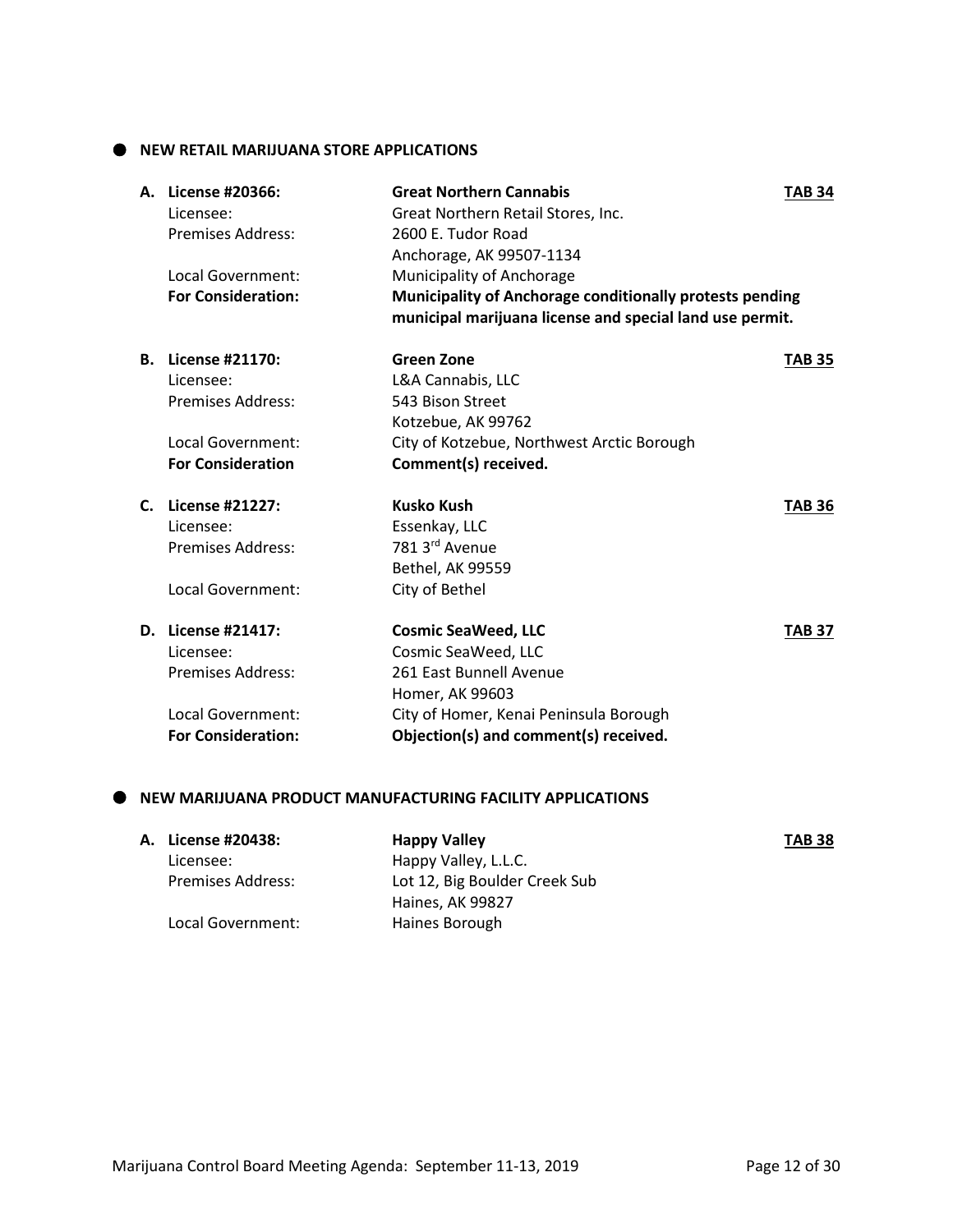$\bullet$  NEW LICENSE APPLICATIONS FOR RELATED APPLICANTS

| А. | <b>License #20439</b>     | Alaskan Grown Cannabis                                                                                            | TAB 39 |
|----|---------------------------|-------------------------------------------------------------------------------------------------------------------|--------|
|    | Licensee:                 | Alaskan Grown Products LLC                                                                                        |        |
|    | Premises Address:         | 230 Tundra Way                                                                                                    |        |
|    |                           | Bethel, AK 99559                                                                                                  |        |
|    | Local Government:         | City of Bethel                                                                                                    |        |
|    | <b>For Consideration:</b> | Protest from the City of Bethel due to; lack of a conditional use                                                 |        |
|    |                           | permit, the premises not being in compliance with zoning<br>regulations, and additional premises safety concerns. |        |
| В. | License #20440:           | <b>Alaskan Grown Cannabis</b>                                                                                     | TAB 40 |
|    | Licensee:                 | Alaskan Grown Products LLC                                                                                        |        |
|    | Premises Address:         | 1510 Chief Eddie Hoffman Highway, Connex                                                                          |        |
|    |                           | Bethel, AK 99559                                                                                                  |        |
|    | Local Government:         | City of Bethel                                                                                                    |        |
| C. | <b>License #21084</b>     | Alaskan Grown Cannabis                                                                                            | TAB 41 |
|    | Licensee:                 | Alaskan Grown Products LLC                                                                                        |        |
|    | Premises Address:         | <b>TNST BRW USS 4615 BLK 34 LOT 8</b>                                                                             |        |
|    |                           | Utgiagvik, AK 99723                                                                                               |        |
|    | Local Government:         | City of Utgiagvik, North Slope Borough                                                                            |        |

#### **OWNERSHIP TRANSFER APPLICATIONS**

| A. License #16006:       | <b>Arctic Bakery, LLC</b>                                    | TAB 42 |
|--------------------------|--------------------------------------------------------------|--------|
| Licensee:                | Arctic Bakery, LLC David Lanning 12.5%, Sandra Lanning 12.5% |        |
|                          | Robert Parr 25%, Shawn Evans 25%, Morgan Evans 25%.          |        |
| License Type:            | <b>Standard Marijuana Cultivation Facility</b>               |        |
| <b>Premises Address:</b> | 1409 Well Street                                             |        |
|                          | Fairbanks, AK 99701-2822                                     |        |
| Local Government:        | City of Fairbanks, Fairbanks North Star Borough              |        |
| Transferor:              | Arctic Bakery, LLC DBA Arctic Bakery, LLC                    |        |
|                          | Brian Simpson 25%, David Lanning 6.25%, Morgan Evans 12.5%,  |        |
|                          | Nellie Scott 25%, Robert Parr 12.5%, Sandra Lanning 6.25%,   |        |
|                          | Shawn Evans 12.5%.                                           |        |

#### $\bullet$  LICENSE RENEWAL APPLICATIONS

**A. Delinquent in the Payment of Taxes Due TAB 43**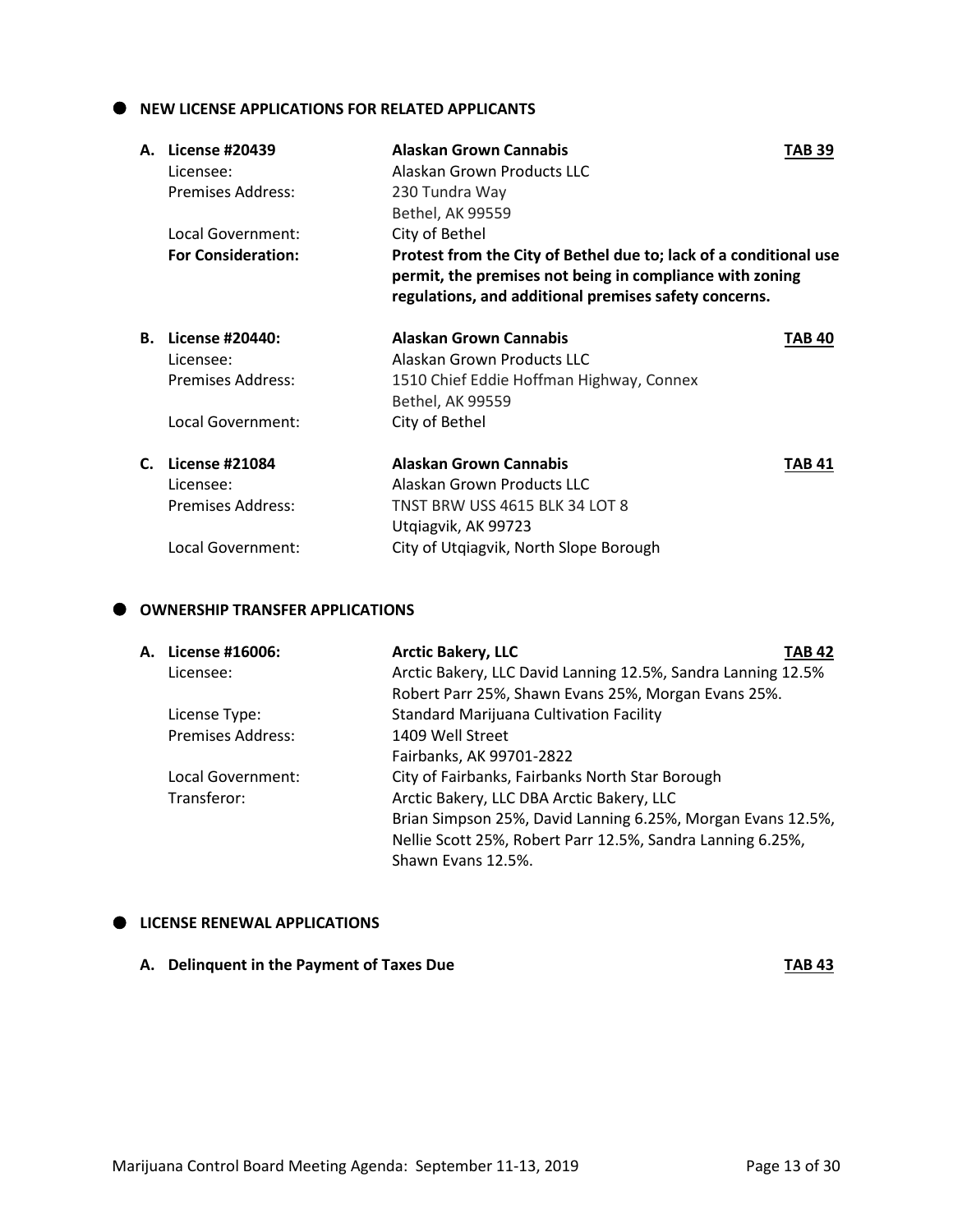### **B. Notices of Violation Received**

| 1. | <b>License #10005</b><br>Licensee: | <b>Rosie Creek Farm</b><br>RCFC, LLC                              | <b>TAB 44</b> |
|----|------------------------------------|-------------------------------------------------------------------|---------------|
|    | License Type:                      | <b>Standard Marijuana Cultivation Facility</b>                    |               |
|    | <b>Premises Address:</b>           | 2659 Livingston Loop                                              |               |
|    |                                    | Fairbanks, AK 99709                                               |               |
|    | <b>Local Government:</b>           | Fairbanks North Star Borough                                      |               |
|    | <b>For Consideration:</b>          | Notice of violation regarding delinquency of marijuana excise tax |               |
|    |                                    | liability - response received; notice of violation regarding      |               |
|    |                                    | improper product transfer - response received.                    |               |
|    | 2. License #10026                  | <b>Rainforest Farms, LLC</b>                                      | <b>TAB 45</b> |
|    | Licensee:                          | Rainforest Farms, LLC                                             |               |
|    | License Type:                      | <b>Standard Marijuana Cultivation Facility</b>                    |               |
|    | <b>Premises Address:</b>           | 5763 Glacier Highway                                              |               |
|    |                                    | Juneau, AK 99801                                                  |               |
|    | Local Government:                  | City and Borough of Juneau                                        |               |
|    | <b>For Consideration:</b>          | Notice of violation regarding delinquency of marijuana excise tax |               |
|    |                                    | liability - response received.                                    |               |
|    | 3. License #10027                  | <b>Black Rapids LLC</b>                                           | <b>TAB 46</b> |
|    | Licensee:                          | <b>Black Rapids LLC</b>                                           |               |
|    | License Type:                      | <b>Standard Marijuana Cultivation Facility</b>                    |               |
|    | <b>Premises Address:</b>           | 721 Cloud Road                                                    |               |
|    |                                    | North Pole, AK 99705                                              |               |
|    | Local Government:                  | Fairbanks North Star Borough                                      |               |
|    | <b>For Consideration:</b>          | Notice of violation regarding posting advertisements for          |               |
|    |                                    | marijuana on Facebook without the required warnings.              |               |
|    | 4. License #10037                  | <b>Arctic Herbery</b>                                             | <b>TAB 47</b> |
|    | Licensee:                          | 7107 Ventures, LLC                                                |               |
|    | License Type:                      | Retail Marijuana Store                                            |               |
|    | <b>Premises Address:</b>           | 7107 Arctic Boulevard                                             |               |
|    |                                    | Anchorage, AK 99518                                               |               |
|    | Local Government:                  | Municipality of Anchorage                                         |               |
|    | <b>For Consideration:</b>          | Notice of violation regarding a sample jar of marijuana being     |               |
|    |                                    | stolen (self-reported) - response received.                       |               |
| 5. | <b>License #10043</b>              | <b>Alaskan Greenery</b>                                           | <b>TAB 48</b> |
|    | Licensee:                          | Michael R Liljedahl                                               |               |
|    | License Type:                      | Limited Marijuana Cultivation Facility                            |               |
|    | <b>Premises Address:</b>           | 3250 Richardson Highway                                           |               |
|    |                                    | Valdez, AK 99686                                                  |               |
|    | Local Government:                  | City of Valdez                                                    |               |
|    | <b>For Consideration:</b>          | Notice of violation regarding delinquency of marijuana excise tax |               |
|    |                                    | liability - response received.                                    |               |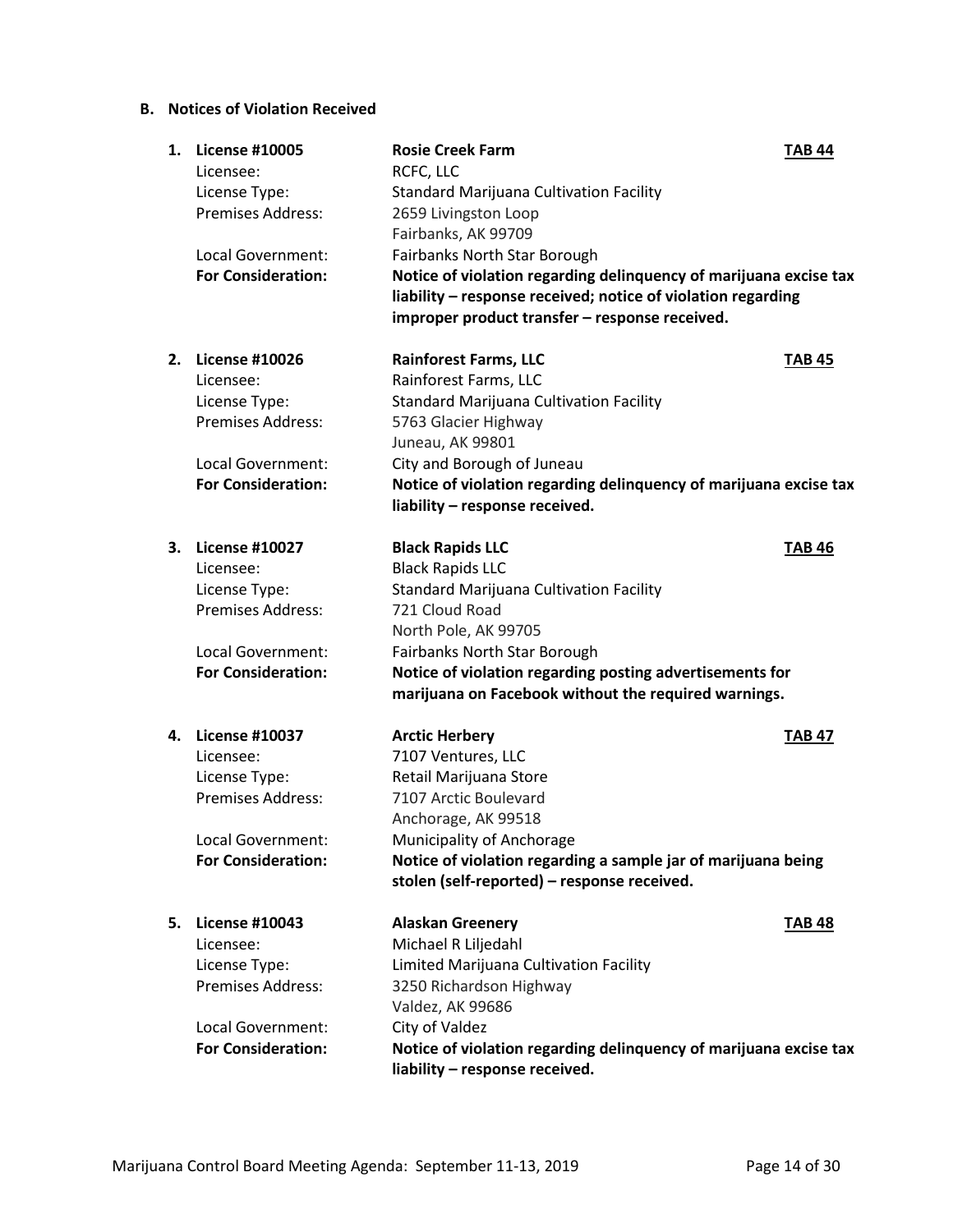| 6. | <b>License #10063</b><br>Licensee:<br>License Type:<br>Premises Address:<br>Local Government:<br><b>For Consideration:</b>               | <b>Bob's Morning Bear Cultivation</b><br>Brennan J Norden<br>Limited Marijuana Cultivation Facility<br>21725 Evelyn May Street<br>Kasilof, AK 99610<br>Kenai Peninsula Borough<br>Notice of violation regarding delinquency of marijuana excise tax                                                                                                | <b>TAB 49</b> |
|----|------------------------------------------------------------------------------------------------------------------------------------------|----------------------------------------------------------------------------------------------------------------------------------------------------------------------------------------------------------------------------------------------------------------------------------------------------------------------------------------------------|---------------|
|    |                                                                                                                                          | liability - response received; notice of violation regarding<br>transportation/METRC entry - response received.                                                                                                                                                                                                                                    |               |
| 7. | <b>License #10073</b><br>Licensee:<br>License Type:<br><b>Premises Address:</b><br><b>Local Government:</b><br><b>For Consideration:</b> | Alaskan Blooms, LLC<br>Alaskan Blooms, LLC<br><b>Standard Marijuana Cultivation Facility</b><br>2448 Arvilla Street, Buildings A, B, & C<br>Fairbanks, AK 99709<br>Fairbanks North Star Borough<br>Residency pending.<br>Two notices of violation regarding delinquency of marijuana<br>excise tax liability - one response received to April NOV. | <b>TAB 50</b> |
| 8. | <b>License #10097</b><br>Licensee:<br>License Type:<br>Premises Address:<br>Local Government:<br><b>For Consideration:</b>               | <b>Raspberry Roots</b><br>Raspberry Roots, LLC<br>Retail Marijuana Store<br>501 Raspberry Road, Suite 101<br>Municipality of Anchorage<br>Notice of violation regarding posting marijuana advertisements<br>on social media without the required warning statements -<br>response received.                                                        | <b>TAB 51</b> |
| 9. | <b>License #10122</b><br>Licensee:<br>License Type:<br>Premises Address:<br>Local Government:<br><b>For Consideration:</b>               | <b>Stoney Creek Growers, LLC</b><br><b>Stoney Creek Growers, LLC</b><br>Limited Marijuana Cultivation Facility<br>33485 Vinewood Lane<br>Seward, AK 99664<br>Kenai Peninsula Borough<br>Two notices of violation regarding delinquency of marijuana<br>excise tax liability - response received with renewal.                                      | <b>TAB 52</b> |
|    | 10. License #10147<br>Licensee:<br>License Type:<br><b>Premises Address:</b><br>Local Government:<br><b>For Consideration:</b>           | <b>Permafrost Distributors</b><br><b>Chase R Griffith</b><br>Limited Marijuana Cultivation Facility<br>54200 Leonard Drive<br>Nikiski, AK 99611<br>Kenai Peninsula Borough<br>Two notices of violation regarding delinquency of marijuana<br>excise tax liability - response received.                                                             | <b>TAB 53</b> |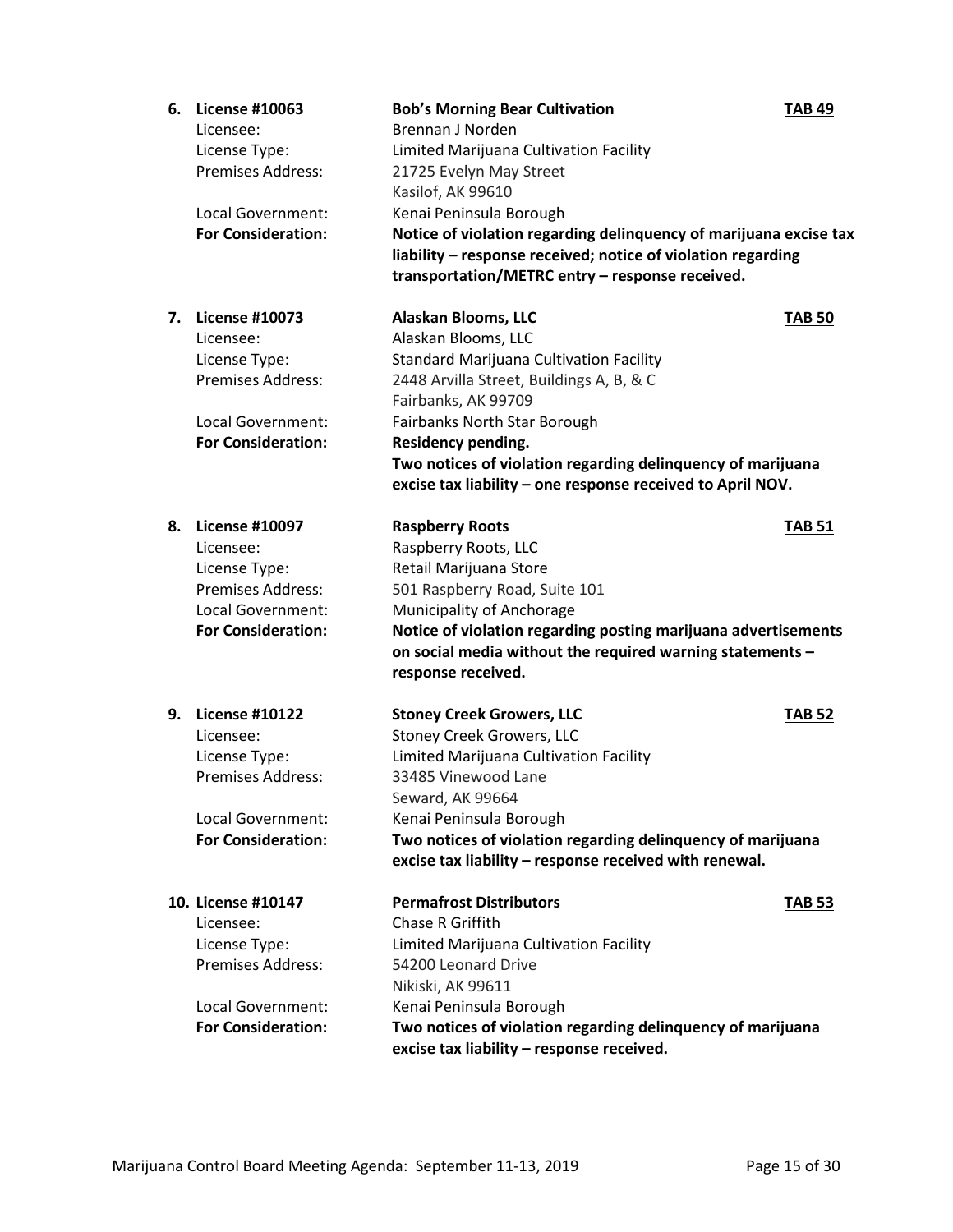| 11. License #10161<br>Licensee:<br>License Type:<br>Premises Address:<br>Local Government: | <b>The Frost Frontier</b><br>The Frost Frontier, LLC<br><b>Standard Marijuana Cultivation Facility</b><br>8535 Dimond D Circle, Unit C<br>Anchorage, AK 99515<br>Municipality of Anchorage | <b>TAB 54</b> |
|--------------------------------------------------------------------------------------------|--------------------------------------------------------------------------------------------------------------------------------------------------------------------------------------------|---------------|
| <b>For Consideration:</b>                                                                  | Three notices of violation regarding odor complaints - response<br>received.                                                                                                               |               |
| 12. License #10163                                                                         | <b>The 420</b>                                                                                                                                                                             | <b>TAB 55</b> |
| Licensee:                                                                                  | Susan J Burrell                                                                                                                                                                            |               |
| License Type:                                                                              | Retail Marijuana Store                                                                                                                                                                     |               |
| <b>Premises Address:</b>                                                                   | 307 N. Nordic Drive                                                                                                                                                                        |               |
|                                                                                            | Petersburg, AK 99833                                                                                                                                                                       |               |
| Local Government:<br><b>For Consideration:</b>                                             | Petersburg Borough                                                                                                                                                                         |               |
|                                                                                            | Notice of violation regarding omitting the warning statements<br>from an advertisement - response received.                                                                                |               |
|                                                                                            |                                                                                                                                                                                            |               |
| 13. License #10165                                                                         | <b>Good LLC</b>                                                                                                                                                                            | <b>TAB 56</b> |
| Licensee:                                                                                  | Good LLC                                                                                                                                                                                   |               |
| License Type:                                                                              | Marijuana Product Manufacturing Facility                                                                                                                                                   |               |
| <b>Premises Address:</b>                                                                   | 1949 Frank Avenue                                                                                                                                                                          |               |
|                                                                                            | Fairbanks, AK 99701                                                                                                                                                                        |               |
| Local Government:                                                                          | Fairbanks North Star Borough                                                                                                                                                               |               |
| <b>For Consideration:</b>                                                                  | Notice of violation regarding transportation of marijuana                                                                                                                                  |               |
|                                                                                            | products and packaging - no response received.                                                                                                                                             |               |
| 14. License #10166                                                                         | <b>Good LLC</b>                                                                                                                                                                            | <b>TAB 57</b> |
| Licensee:                                                                                  | Good LLC                                                                                                                                                                                   |               |
| License Type:                                                                              | <b>Standard Marijuana Cultivation Facility</b>                                                                                                                                             |               |
| Premises Address:                                                                          | 1949 Frank Avenue                                                                                                                                                                          |               |
|                                                                                            | Fairbanks, AK 99701                                                                                                                                                                        |               |
| Local Government:                                                                          | Fairbanks North Star Borough                                                                                                                                                               |               |
| <b>For Consideration:</b>                                                                  | Notice of violation regarding an odor complaint $-$ no response                                                                                                                            |               |
|                                                                                            | received; notice of violation regarding an error made when                                                                                                                                 |               |
|                                                                                            | manifesting a transport in METRC (self-reported) - no response                                                                                                                             |               |
|                                                                                            | received.                                                                                                                                                                                  |               |
| 15. License #10174                                                                         | Parallel 64 LLC                                                                                                                                                                            | <b>TAB 58</b> |
| Licensee:                                                                                  | Parallel 64 LLC                                                                                                                                                                            |               |
| License Type:                                                                              | <b>Standard Marijuana Cultivation Facility</b>                                                                                                                                             |               |
| <b>Premises Address:</b>                                                                   | 2128 N Post Road                                                                                                                                                                           |               |
|                                                                                            | Anchorage, AK 99504                                                                                                                                                                        |               |
| Local Government:                                                                          | Municipality of Anchorage                                                                                                                                                                  |               |
| <b>For Consideration:</b>                                                                  | Notice of violation regarding transport of marijuana in checked                                                                                                                            |               |
|                                                                                            | baggage on an airplane and labeling of package - response<br>received.                                                                                                                     |               |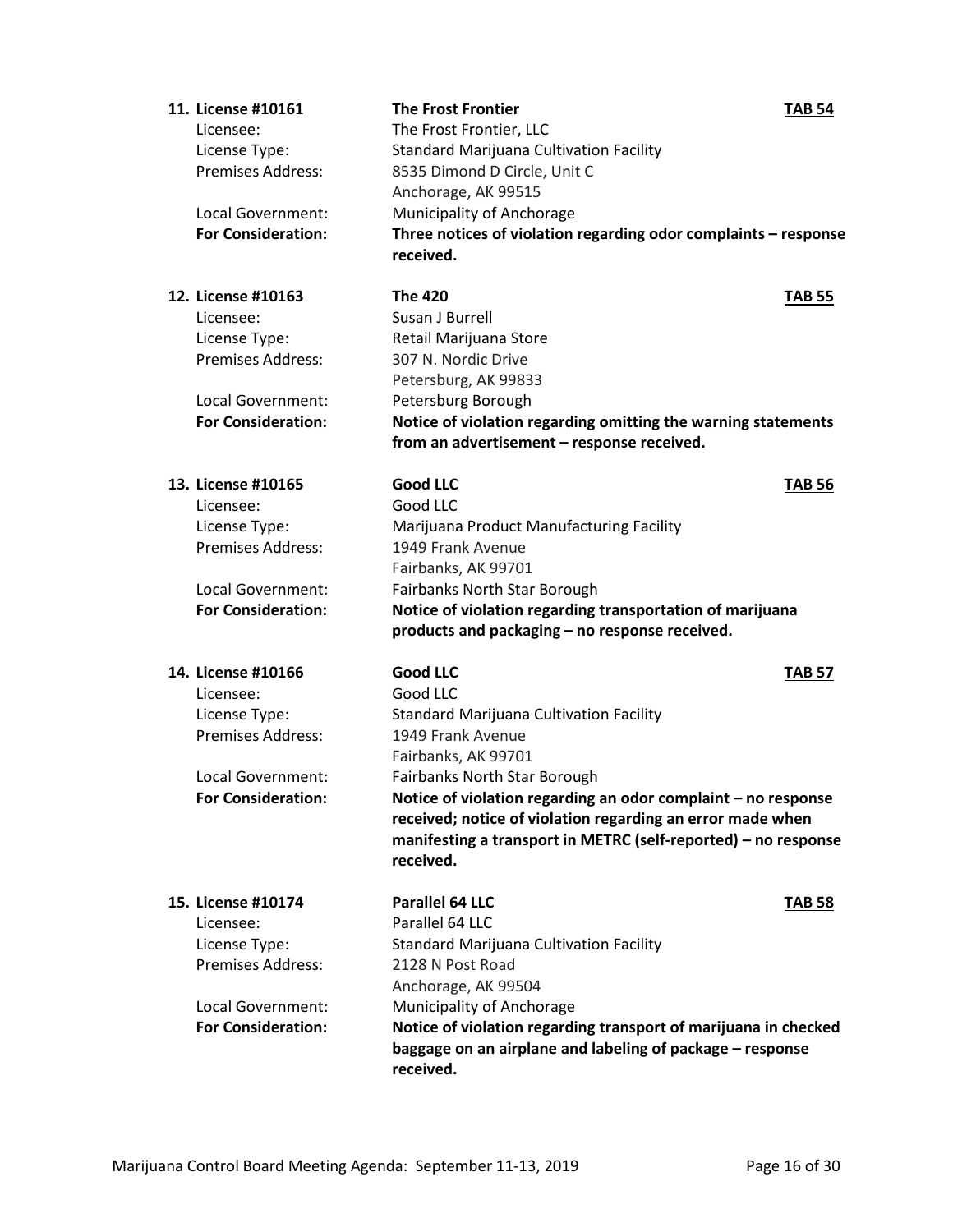| 16. License #10201        | <b>Happy Cannabis</b>                                                                                    | <b>TAB 59</b> |
|---------------------------|----------------------------------------------------------------------------------------------------------|---------------|
| Licensee:                 | Kelsey J Martinsen; Sarinee Nuamnui                                                                      |               |
| License Type:             | <b>Standard Marijuana Cultivation Facility</b>                                                           |               |
| <b>Premises Address:</b>  | 225 South Front Street                                                                                   |               |
|                           | Wrangell, AK 99929                                                                                       |               |
| Local Government:         | City and Borough of Wrangell                                                                             |               |
| <b>For Consideration:</b> | Two notices of violation regarding delinquency of marijuana                                              |               |
|                           | excise tax liability - response received with renewal.                                                   |               |
| 17. License #10236        | Cannabaska                                                                                               | <b>TAB 60</b> |
| Licensee:                 | AlaskaSense, LLC                                                                                         |               |
| License Type:             | Retail Marijuana Store                                                                                   |               |
| Premises Address:         | 521 W. Tudor Road, Unit 201                                                                              |               |
|                           | Anchorage, AK 99503                                                                                      |               |
| Local Government:         | Municipality of Anchorage                                                                                |               |
| <b>For Consideration:</b> | Notice of violation regarding improper METRC tracking - no                                               |               |
|                           | response received; notice of violation regarding selling untested                                        |               |
|                           | marijuana to the public (self-reported) - response received.                                             |               |
| 18. License #10237        | AlaskaSense, LLC                                                                                         | <b>TAB 61</b> |
| Licensee:                 | AlaskaSense, LLC                                                                                         |               |
| License Type:             | <b>Standard Marijuana Cultivation Facility</b>                                                           |               |
| Premises Address:         | 521 W. Tudor Road, Unit 202                                                                              |               |
|                           | Anchorage, AK 99503                                                                                      |               |
| Local Government:         | Municipality of Anchorage                                                                                |               |
| <b>For Consideration:</b> | Notice of violation regarding transfer of untested marijuana to a                                        |               |
|                           | retail store (self-reported) - response received; two notices of                                         |               |
|                           | violation regarding METRC errors - no response received; three                                           |               |
|                           | notices of violation regarding odor complaints - no response                                             |               |
|                           | received.                                                                                                |               |
| 19. License #10248        | <b>Isidore</b>                                                                                           | <b>TAB 62</b> |
| Licensee:                 |                                                                                                          |               |
|                           | Isidore, LLC                                                                                             |               |
| License Type:             | <b>Standard Marijuana Cultivation Facility</b>                                                           |               |
| <b>Premises Address:</b>  | 5200 A Street, Suite 100                                                                                 |               |
|                           | Anchorage, AK 99518                                                                                      |               |
| Local Government:         | Municipality of Anchorage                                                                                |               |
| <b>For Consideration:</b> | Notice of violation regarding an unapproved transfer of                                                  |               |
|                           | controlling interest in the license - response received.                                                 |               |
| 20. License #10299:       | R.C. Tinderbox, LLC                                                                                      | <b>TAB 63</b> |
| Licensee:                 | R.C. Tinderbox, LLC                                                                                      |               |
| License Type:             | <b>Standard Marijuana Cultivation Facility</b>                                                           |               |
| <b>Premises Address:</b>  | 7801 King Street                                                                                         |               |
|                           | Anchorage, AK 99518                                                                                      |               |
| Local Government:         | Municipality of Anchorage                                                                                |               |
| <b>For Consideration:</b> | Two notices of violation regarding delinquency of marijuana<br>excise tax liability - response received. |               |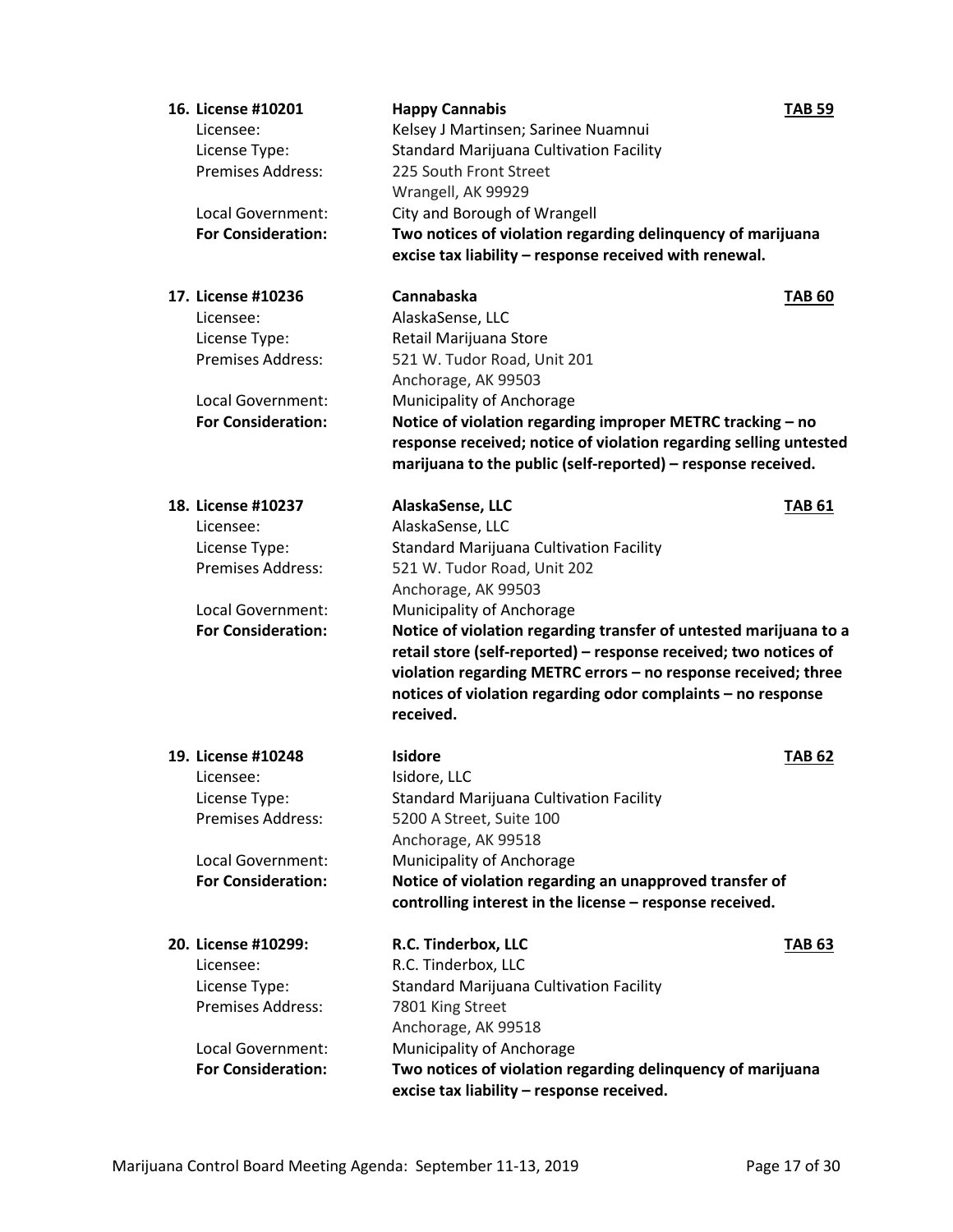| 21. License #10302                        | <b>The House of Green</b>                                                | <b>TAB 64</b> |
|-------------------------------------------|--------------------------------------------------------------------------|---------------|
| Licensee:                                 | BAM Greeneries, Inc.                                                     |               |
| License Type:                             | Retail Marijuana Store                                                   |               |
| <b>Premises Address:</b>                  | 3105 Minnesota Drive, Upper Level                                        |               |
|                                           | Anchorage, AK 99503                                                      |               |
| Local Government:                         | Municipality of Anchorage                                                |               |
| <b>For Consideration:</b>                 | Notice of violation regarding the marijuana inventory tracking           |               |
|                                           | system - response received.                                              |               |
| 22. License #10308                        | <b>Greendreams Cultivation</b>                                           | <b>TAB 65</b> |
| Licensee:                                 | Birchie J Walter; Tammy L Walter; Steve Baskin                           |               |
| License Type:                             | Limited Marijuana Cultivation Facility                                   |               |
| Premises Address:                         | 680 Winch Road                                                           |               |
|                                           | Fairbanks, AK 99712                                                      |               |
| Local Government:                         | Fairbanks North Star Borough                                             |               |
| <b>For Consideration:</b>                 | Notice of violation regarding delinquency of marijuana excise tax        |               |
|                                           | liability - response received.                                           |               |
|                                           |                                                                          |               |
| 23. License #10314                        | Alaskan Blooms, LLC                                                      | <b>TAB 66</b> |
| Licensee:                                 | Alaskan Blooms, LLC                                                      |               |
| License Type:                             | Retail Marijuana Store                                                   |               |
| Premises Address:                         | 2443 Arvilla Street                                                      |               |
|                                           | Fairbanks, AK 99709                                                      |               |
| Local Government:                         | Fairbanks North Star Borough                                             |               |
| <b>For Consideration:</b>                 | <b>Residency pending.</b>                                                |               |
|                                           | Notice of violation regarding an advertisement about selling             |               |
|                                           | marijuana or marijuana product in a quantity exceeding the daily         |               |
|                                           | limit - response received.                                               |               |
| 24. License #10481                        | <b>Goldhill Gardens</b>                                                  | <b>TAB 67</b> |
| Licensee:                                 | Robert M Mikol                                                           |               |
|                                           |                                                                          |               |
| License Type:<br><b>Premises Address:</b> | <b>Standard Marijuana Cultivation Facility</b><br>2941 "C" Goldhill Road |               |
|                                           |                                                                          |               |
|                                           | Fairbanks, AK 99709                                                      |               |
| Local Government:                         | Fairbanks North Star Borough                                             |               |
| <b>For Consideration:</b>                 | Notice of violation regarding delinquency of marijuana excise tax        |               |
|                                           | liability - response received with renewal.                              |               |
| 25. License #10592                        | <b>Alaska Cannabis Cultivators</b>                                       | <b>TAB 68</b> |
| Licensee:                                 | Branden Roybal                                                           |               |
| License Type:                             | <b>Standard Marijuana Cultivation Facility</b>                           |               |
| <b>Premises Address:</b>                  | 3665 Worrell Avenue                                                      |               |
|                                           | Fairbanks, AK 99701                                                      |               |
| Local Government:                         | Fairbanks North Star Borough                                             |               |
| <b>For Consideration:</b>                 | Three notices of violation regarding delinquency of marijuana            |               |
|                                           | excise tax liability and transportation - no response received.          |               |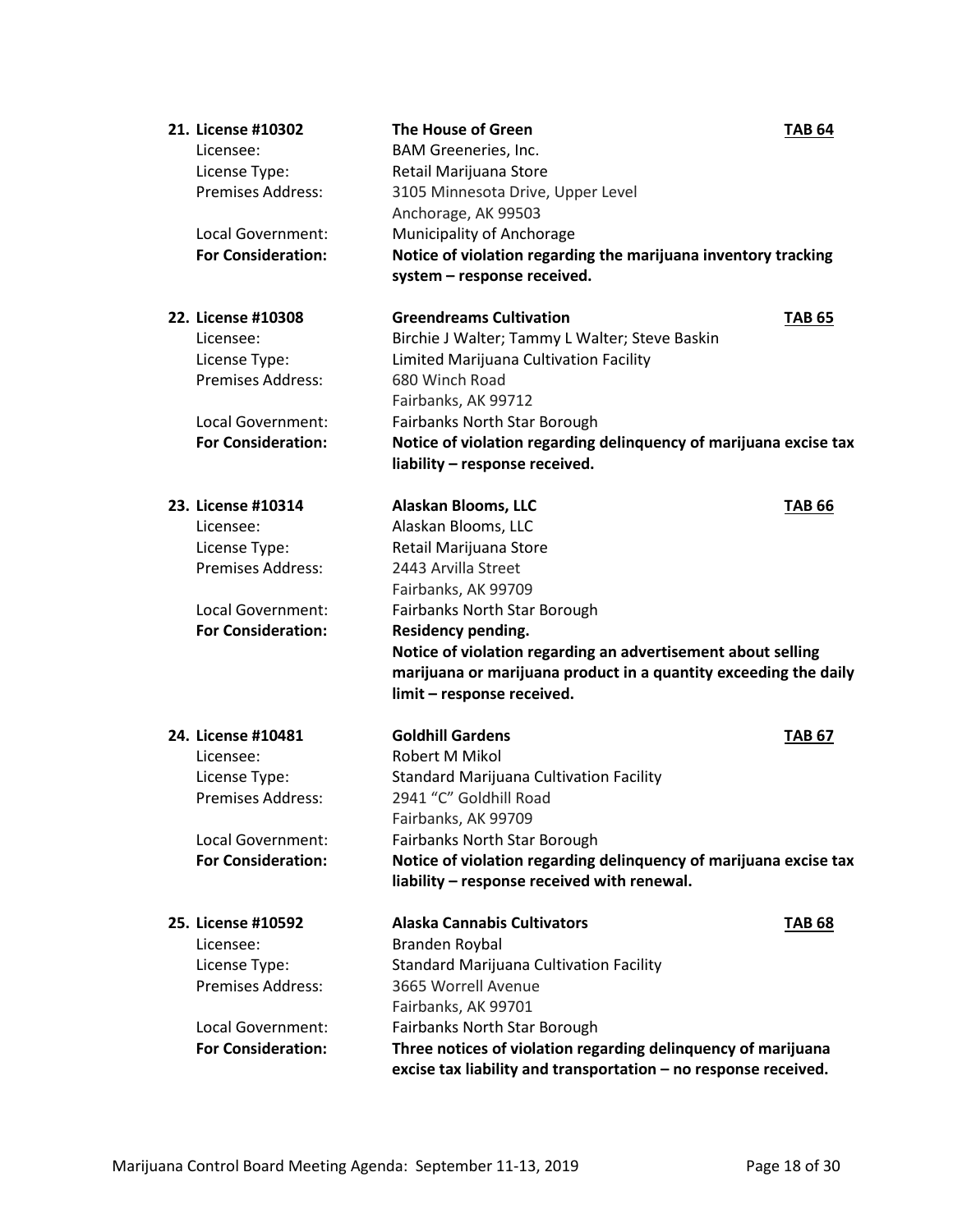| 26. License #10671        | Alaska Cannabis Exchange, LLC                                     | <b>TAB 69</b> |
|---------------------------|-------------------------------------------------------------------|---------------|
| Licensee:                 | Alaska Cannabis Exchange, LLC                                     |               |
| License Type:             | <b>Standard Marijuana Cultivation Facility</b>                    |               |
| <b>Premises Address:</b>  | 1805 & 1807 West 47 <sup>th</sup> Avenue                          |               |
|                           | Anchorage, AK 99503                                               |               |
| Local Government:         | Municipality of Anchorage                                         |               |
| <b>For Consideration:</b> | Three notices of violation regarding odor complaints - response   |               |
|                           | received; one notice of violation regarding delinquency of        |               |
|                           | marijuana excise tax liability.                                   |               |
| 27. License #10747:       | <b>Great Northern Cultivation, Inc.</b>                           | <b>TAB 70</b> |
| Licensee:                 | Great Northern Cultivation, Inc.                                  |               |
| License Type:             | <b>Standard Marijuana Cultivation Facility</b>                    |               |
| <b>Premises Address:</b>  | 2341 Cinnabar Loop                                                |               |
|                           | Anchorage, AK 99507                                               |               |
| <b>Local Government:</b>  | Municipality of Anchorage                                         |               |
| <b>For Consideration:</b> | Notice of violation regarding odor complaints - response          |               |
|                           | received.                                                         |               |
|                           |                                                                   |               |
| 28. License #10799        | <b>Calm N Collective</b>                                          | <b>TAB 71</b> |
| Licensee:                 | Calm N Collective LLC                                             |               |
| License Type:             | <b>Standard Marijuana Cultivation Facility</b>                    |               |
| <b>Premises Address:</b>  | 13886 W. Parks Highway                                            |               |
|                           | Houston, AK 99694-0085                                            |               |
| Local Government:         | City of Houston, Matanuska Susitna Borough                        |               |
| <b>For Consideration:</b> | Notice of violation regarding delinquency of marijuana excise tax |               |
|                           | liability - response received; notice of violation regarding      |               |
|                           | discrepancies in METRC plant count vs. what was on site and an    |               |
|                           | employee not having a handler permit in their possession -        |               |
|                           | response received; notice of violation regarding health and       |               |
|                           | safety standards - response received.                             |               |
| 29. License #10856        | <b>Raspberry Roots, LLC</b>                                       | <b>TAB 72</b> |
| Licensee:                 | Raspberry Roots                                                   |               |
| License Type:             | Marijuana Product Manufacturing Facility                          |               |
| <b>Premises Address:</b>  | 501 Raspberry Road, Suite 102                                     |               |
|                           | Anchorage, AK 99501                                               |               |
| Local Government:         | Municipality of Anchorage                                         |               |
| <b>For Consideration:</b> | Notice of violation regarding unauthorized virtual transfers in   |               |
|                           | METRC (self-reported) - response received.                        |               |
|                           |                                                                   |               |
| 30. License #10865        | <b>AK Rime</b>                                                    | <b>TAB 73</b> |
| Licensee:                 | AK Rime, LLC                                                      |               |
| License Type:             | Marijuana Product Manufacturing Facility                          |               |
| <b>Premises Address:</b>  | 5200 A Street, Suite 101                                          |               |
|                           |                                                                   |               |
|                           | Anchorage, AK 99518                                               |               |
| Local Government:         | Municipality of Anchorage                                         |               |
| <b>For Consideration:</b> | Notice of violation regarding an unapproved transfer of           |               |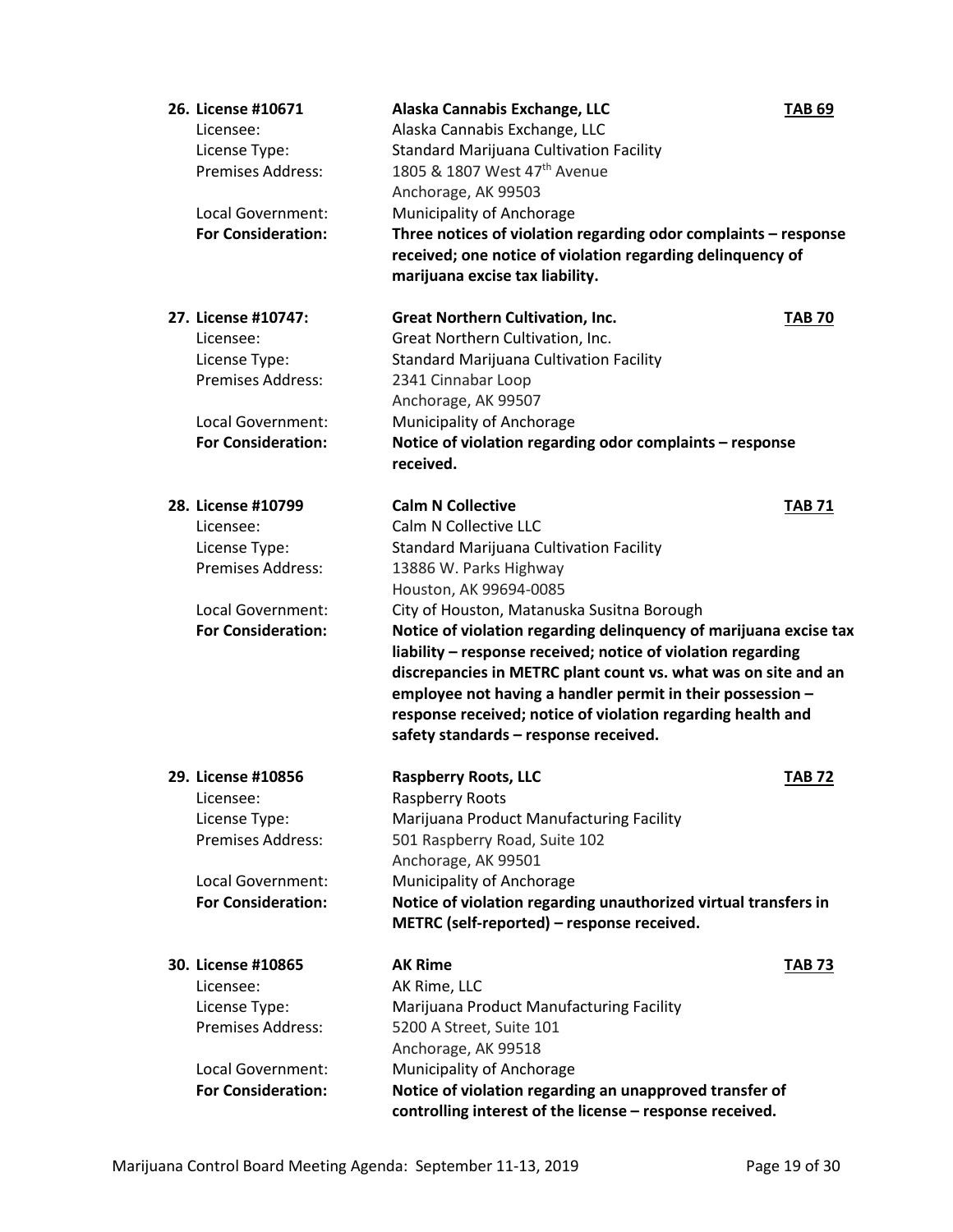| 31. License #10866        | <b>AK Frost</b>                                                   | <b>TAB 74</b> |
|---------------------------|-------------------------------------------------------------------|---------------|
| Licensee:                 | AK Frost, LLC                                                     |               |
| License Type:             | Retail Marijuana Store                                            |               |
| <b>Premises Address:</b>  | 5200 A Street, Suite 102                                          |               |
|                           | Anchorage, AK 99518                                               |               |
| Local Government:         | Municipality of Anchorage                                         |               |
| <b>For Consideration:</b> | Notice of violation regarding an unapproved transfer of           |               |
|                           | controlling interest of the license - response received.          |               |
| 32. License #10873        | <b>The Stoney Moose</b>                                           | <b>TAB 75</b> |
| Licensee:                 | E & M Holdings, LLC                                               |               |
| License Type:             | Retail Marijuana Store                                            |               |
| <b>Premises Address:</b>  | 127 Stedman Street                                                |               |
|                           | Ketchikan, AK 99901                                               |               |
| Local Government:         | City of Ketchikan, Ketchikan Gateway Borough                      |               |
| <b>For Consideration:</b> | Two notices of violation regarding METRC errors (one self-        |               |
|                           | reported) - one response received; one notice of violation        |               |
|                           | regarding advertising (self-reported) - response received with    |               |
|                           | renewal.                                                          |               |
| 33. License #10883        | <b>Rainforest Cannabis</b>                                        | <b>TAB 76</b> |
| Licensee:                 | Gary Croy; Lorraine Kolanko; Jason Kolanko                        |               |
| License Type:             | Retail Marijuana Store                                            |               |
| <b>Premises Address:</b>  | 726 Water Street                                                  |               |
|                           | Ketchikan, AK 99901                                               |               |
| Local Government:         | City of Ketchikan, Ketchikan Gateway Borough                      |               |
| <b>For Consideration:</b> | Notice of violation regarding a package of marijuana not being    |               |
|                           | tracked in METRC during transfer - response received.             |               |
| 34. License #10958        | <b>Green Life Supply LLC</b>                                      | <b>TAB 77</b> |
| Licensee:                 | Green Life Supply, LLC                                            |               |
| License Type:             | <b>Standard Marijuana Cultivation Facility</b>                    |               |
| Premises Address:         | 511 30 <sup>th</sup> Avenue                                       |               |
|                           | Fairbanks, AK 99701                                               |               |
| Local Government:         | City of Fairbanks, Fairbanks North Star Borough                   |               |
| <b>For Consideration:</b> | Notice of violation regarding delinquency of marijuana excise tax |               |
|                           | liability - response received.                                    |               |
| 35. License #10959        | Green Go, LLC                                                     | <b>TAB 78</b> |
| Licensee:                 | Green Go, LLC                                                     |               |
| License Type:             | <b>Standard Marijuana Cultivation Facility</b>                    |               |
| <b>Premises Address:</b>  | 101 Post Road                                                     |               |
|                           | Anchorage, AK 99501                                               |               |
| Local Government:         | Municipality of Anchorage                                         |               |
| <b>For Consideration:</b> | Three notices of violation regarding odor complaints - two        |               |
|                           | responses received.                                               |               |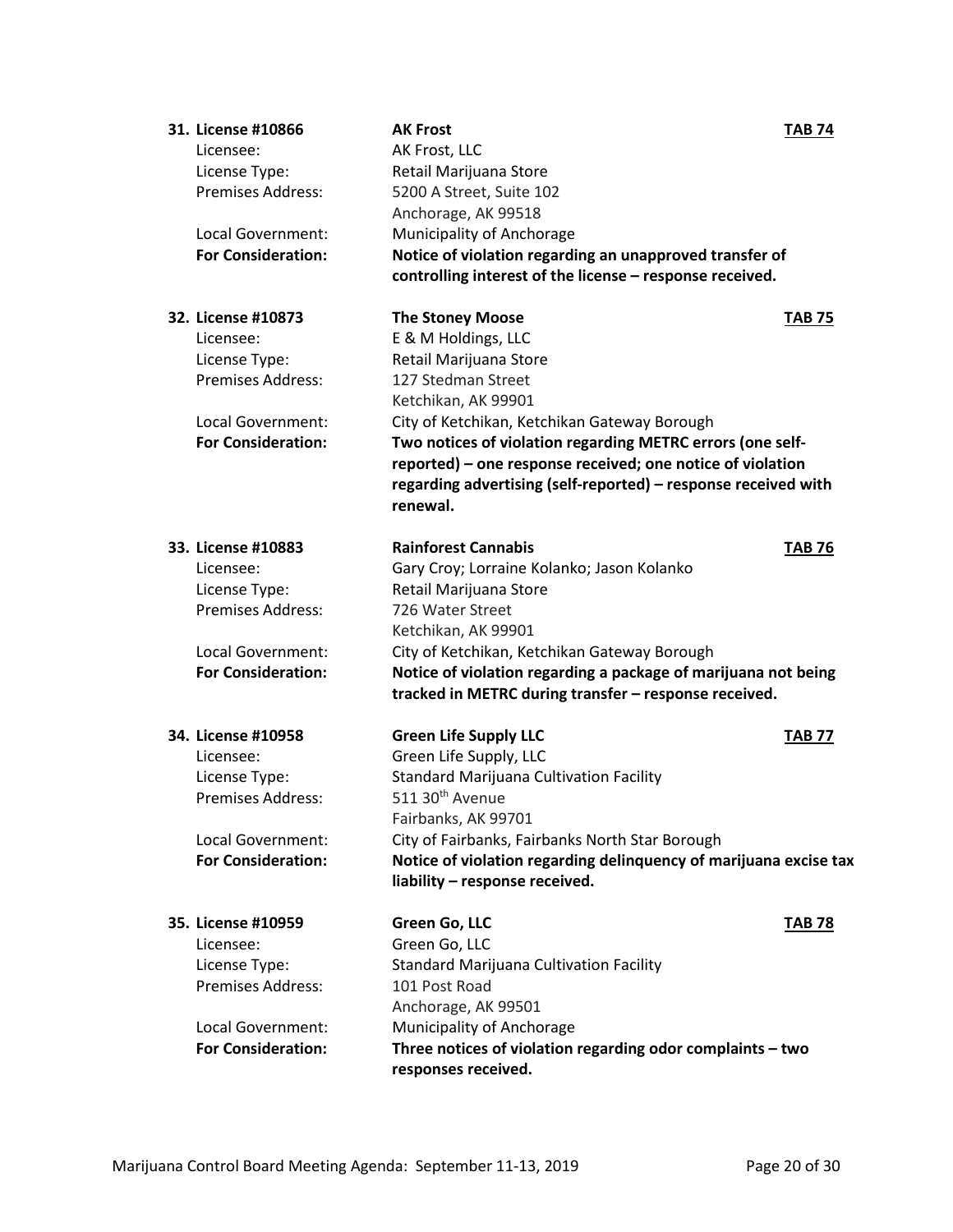| 36. License #10975<br>Licensee:           | <b>Satori</b><br>Baker Industries, LLC                                                       | <b>TAB 79</b> |
|-------------------------------------------|----------------------------------------------------------------------------------------------|---------------|
| License Type:                             | Retail Marijuana Store                                                                       |               |
| <b>Premises Address:</b>                  | 221 East 5 <sup>th</sup> Avenue                                                              |               |
|                                           | Anchorage, AK 99501                                                                          |               |
| Local Government:                         | Municipality of Anchorage                                                                    |               |
| <b>For Consideration:</b>                 | Residency pending.                                                                           |               |
|                                           | Notice of violation regarding licensed premises alternation -                                |               |
|                                           |                                                                                              |               |
|                                           | response received; notice of violation regarding failure to check<br>ID - response received. |               |
|                                           |                                                                                              |               |
| 37. License #11031                        | <b>Green Degree</b>                                                                          | <b>TAB 80</b> |
| Licensee:                                 | Kerby's Corporation                                                                          |               |
| License Type:                             | Retail Marijuana Store                                                                       |               |
| <b>Premises Address:</b>                  | 2301 South Knik-Goose Bay Road #1B                                                           |               |
|                                           | Wasilla, AK 99654                                                                            |               |
| Local Government:                         | Matanuska-Susitna Borough                                                                    |               |
| <b>For Consideration:</b>                 | Notice of violation regarding advertisement of marijuana on                                  |               |
|                                           | social media without required warnings - response received.                                  |               |
| 38. License #11138                        |                                                                                              |               |
|                                           | Fat Tops, LLC                                                                                | <b>TAB 81</b> |
| Licensee:                                 | Fat Tops, LLC<br><b>Standard Marijuana Cultivation Facility</b>                              |               |
| License Type:<br><b>Premises Address:</b> | 36380 Murray Lane                                                                            |               |
|                                           |                                                                                              |               |
|                                           | Soldotna, AK 99669                                                                           |               |
| Local Government:                         | Kenai Peninsula Borough                                                                      |               |
| <b>For Consideration:</b>                 | Notice of violation regarding delinquency of marijuana excise tax                            |               |
|                                           | liability - response received.                                                               |               |
| 39. License #11140                        | Fat Tops, LLC                                                                                | <b>TAB 82</b> |
| Licensee:                                 | Fat Tops, LLC                                                                                |               |
| License Type:                             | Retail Marijuana Store                                                                       |               |
| <b>Premises Address:</b>                  | 36380 Murray Lane                                                                            |               |
|                                           | Soldotna, AK 99669                                                                           |               |
| <b>Local Government:</b>                  | Kenai Peninsula Borough                                                                      |               |
| <b>For Consideration:</b>                 | Two notices of violation regarding the license and restricted                                |               |
|                                           | access area signs not posted, and the marijuana inventory                                    |               |
|                                           | tracking system - response received.                                                         |               |
| 40. License #11303                        | <b>Hollyweed 907</b>                                                                         | <b>TAB 83</b> |
| Licensee:                                 | YNY Investment LLC                                                                           |               |
| License Type:                             | Retail Marijuana Store                                                                       |               |
| <b>Premises Address:</b>                  | 2429 E. 88 <sup>th</sup> Avenue                                                              |               |
|                                           | Anchorage, AK 99507                                                                          |               |
| Local Government:                         | Municipality of Anchorage                                                                    |               |
| <b>For Consideration:</b>                 | Notice of violation regarding marijuana samples, quality control                             |               |
|                                           | sampling - response received.                                                                |               |
|                                           |                                                                                              |               |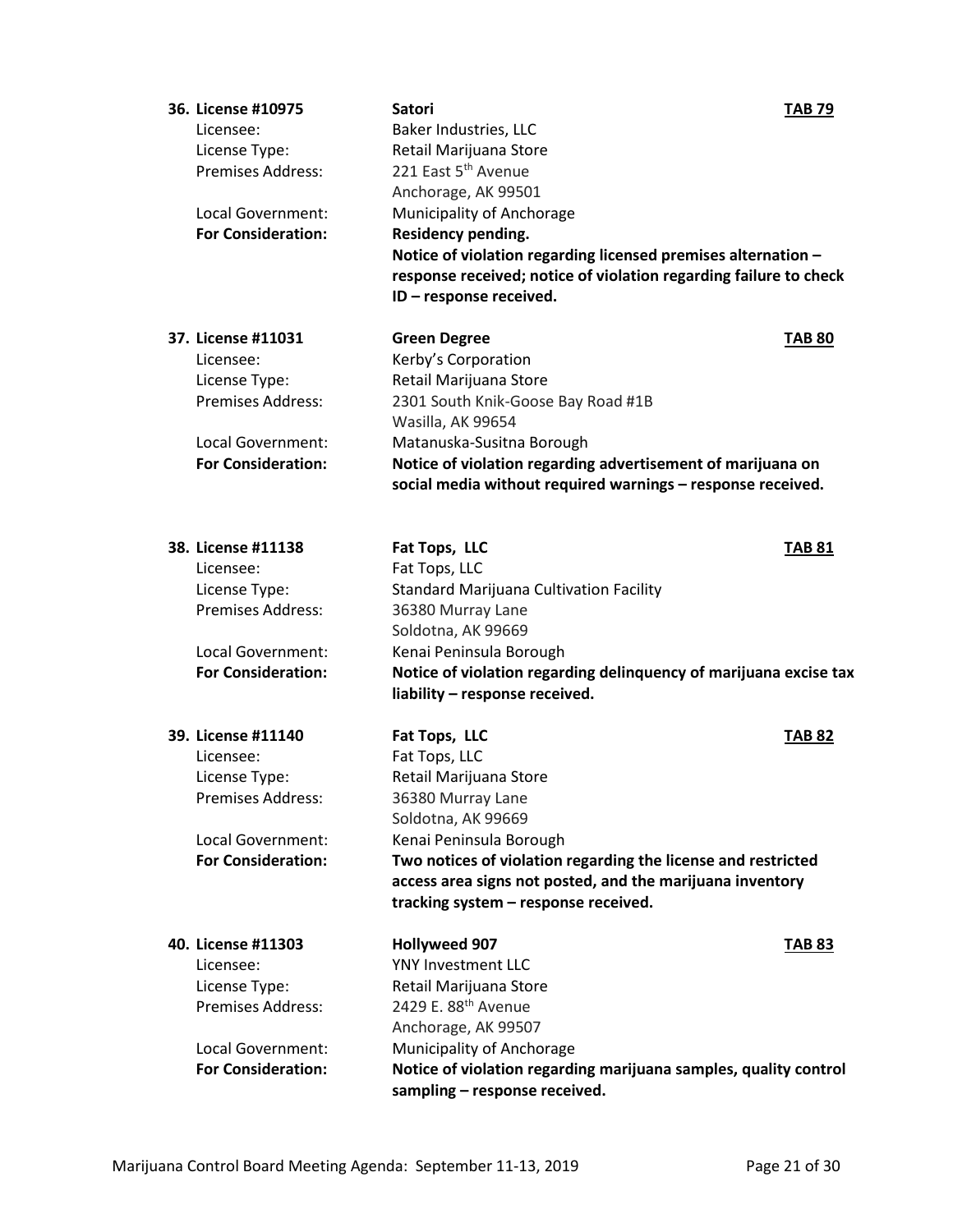| 41. License #11413        | <b>Denali Dispensaries, LLC</b>                                       | <b>TAB 84</b> |
|---------------------------|-----------------------------------------------------------------------|---------------|
| Licensee:                 | Denali Dispensaries, LLC                                              |               |
| License Type:             | <b>Standard Marijuana Cultivation Facility</b>                        |               |
| <b>Premises Address:</b>  | 4603 Pittman Road                                                     |               |
|                           | Wasilla, AK 99623                                                     |               |
| <b>Local Government:</b>  | Matanuska-Susitna Borough                                             |               |
| <b>For Consideration:</b> | Notice of violation regarding odor complaints - response<br>received. |               |
|                           |                                                                       |               |
| 42. License #11488        | <b>Alaska Tasty Cannabis, LLC</b>                                     | <b>TAB 85</b> |
| Licensee:                 | Alaska Tasty Cannabis, LLC                                            |               |
| License Type:             | <b>Standard Marijuana Cultivation Facility</b>                        |               |
| <b>Premises Address:</b>  | 2397 Tamara Avenue                                                    |               |
|                           | Fairbanks, AK 99701                                                   |               |
| Local Government:         | Fairbanks North Star Borough                                          |               |
| <b>For Consideration:</b> | Notice of violation regarding delinquency of marijuana excise tax     |               |
|                           | liability - response received.                                        |               |
| 43. License #11519        | <b>Permafrost Distributors</b>                                        | <b>TAB 86</b> |
| Licensee:                 | <b>Chase R Griffith</b>                                               |               |
| License Type:             | Limited Marijuana Cultivation Facility                                |               |
| <b>Premises Address:</b>  | 32630 June Drive                                                      |               |
|                           | Sterling, AK 99672                                                    |               |
| Local Government:         | Kenai Peninsula Borough                                               |               |
| <b>For Consideration:</b> | Two notices of violation regarding delinquency of marijuana           |               |
|                           | excise tax liability - no response received.                          |               |
| 44. License #11605        | <b>Stoned Salmon Farms</b>                                            | <b>TAB 87</b> |
| Licensee:                 | Always Redeye, LLC                                                    |               |
| License Type:             | <b>Standard Marijuana Cultivation Facility</b>                        |               |
| <b>Premises Address:</b>  | 2005 Anka Street                                                      |               |
|                           | Juneau, AK 99801                                                      |               |
| Local Government:         | City and Borough of Juneau                                            |               |
| <b>For Consideration:</b> | Two notices of violation regarding delinquency of marijuana           |               |
|                           | excise tax liability - no response received.                          |               |
| 45. License #11611        | Kushtopia                                                             | <b>TAB 88</b> |
| Licensee:                 | Prestige Worldwide Management, LLC                                    |               |
| License Type:             | <b>Standard Marijuana Cultivation Facility</b>                        |               |
| <b>Premises Address:</b>  | 1044 South Old Glenn Highway                                          |               |
|                           | Palmer, AK 99645                                                      |               |
| Local Government:         | Matanuska-Susitna Borough                                             |               |
| <b>For Consideration:</b> | Residency pending.                                                    |               |
|                           | Two notices of violation regarding delinquency of marijuana           |               |
|                           | excise tax liability - response received.                             |               |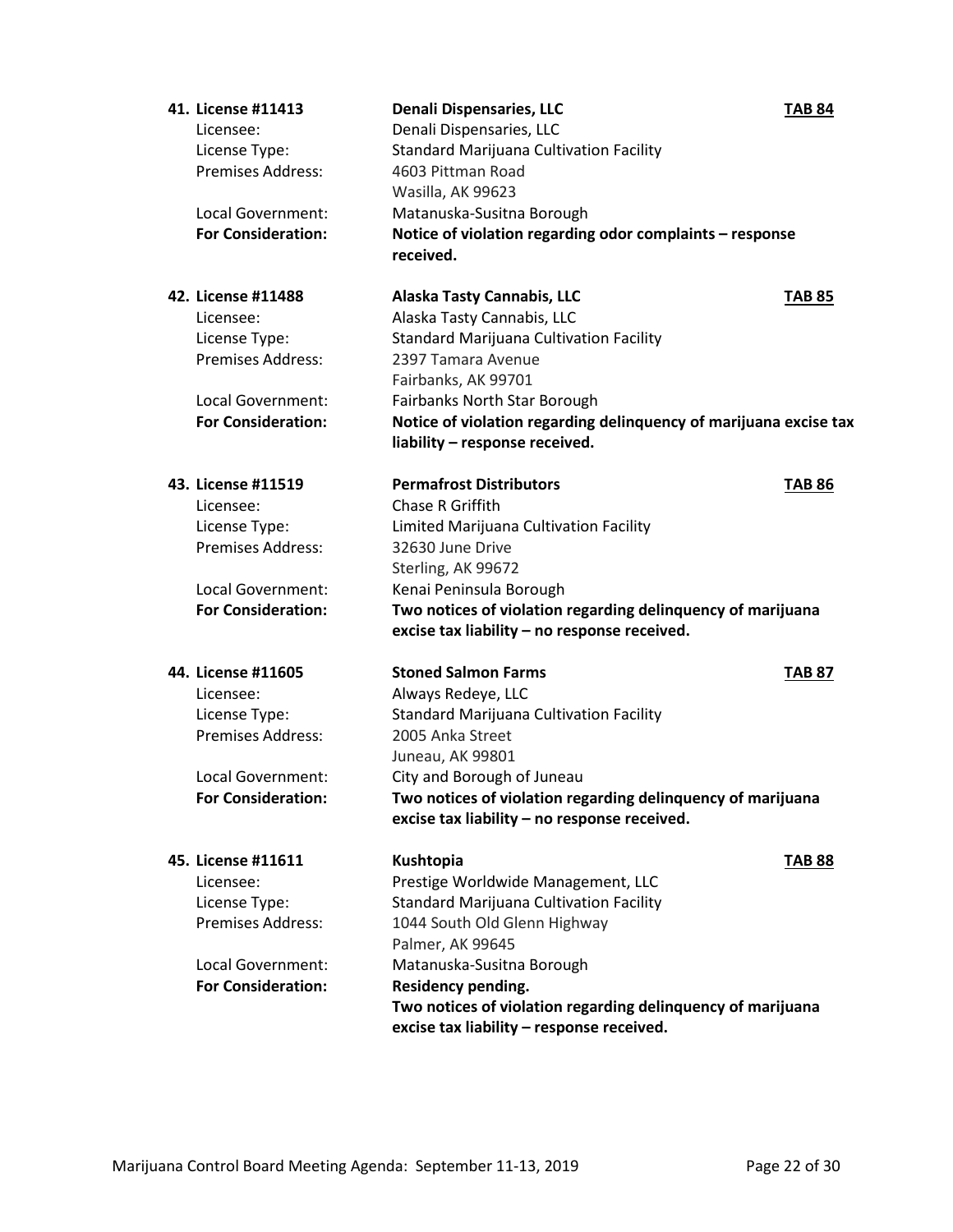| 46. License #11614        | <b>AK Joint</b>                                                   | <b>TAB 89</b> |
|---------------------------|-------------------------------------------------------------------|---------------|
| Licensee:                 | Alaska Joint Ventures, LLC                                        |               |
| License Type:             | Retail Marijuana Store                                            |               |
| <b>Premises Address:</b>  | 7801 Schoon Street, Unit F                                        |               |
| <b>Local Government:</b>  | Municipality of Anchorage                                         |               |
| <b>For Consideration:</b> | Notice of violation regarding improper transfer of marijuana      |               |
|                           | products - response received.                                     |               |
| 47. License #11617        | Alaska Jane                                                       | <b>TAB 90</b> |
| Licensee:                 | Hunter Greens and Purples, LLC                                    |               |
| License Type:             | <b>Standard Marijuana Cultivation Facility</b>                    |               |
| <b>Premises Address:</b>  | 67927 Virginia Avenue                                             |               |
|                           | Homer, AK 99603                                                   |               |
| Local Government:         | Kenai Peninsula Borough                                           |               |
| <b>For Consideration:</b> | Notice of violation regarding METRC entry - response received     |               |
|                           | with renewal.                                                     |               |
| 48. License #11927        | <b>Green Life Supply LLC</b>                                      | <b>TAB 91</b> |
| Licensee:                 | Green Life Supply, LLC                                            |               |
| License Type:             | Retail Marijuana Store                                            |               |
| <b>Premises Address:</b>  | 511 30 <sup>th</sup> Avenue                                       |               |
|                           | Fairbanks, AK 99701                                               |               |
| Local Government:         | City of Fairbanks, Fairbanks North Star Borough                   |               |
| <b>For Consideration:</b> | Notice of violation regarding an issue with POS software not      |               |
|                           | accurately reporting data to METRC (self-reported) - no           |               |
|                           | response received.                                                |               |
| 49. License #11957        | <b>Last Frontier Joint Operations LLC</b>                         | <b>TAB 92</b> |
| Licensee:                 | Last Frontier Joint Operations LLC                                |               |
| License Type:             | <b>Standard Marijuana Cultivation Facility</b>                    |               |
| <b>Premises Address:</b>  | 7180 Revilla Road, Suite 101                                      |               |
| Local Government:         | Ketchikan Gateway Borough                                         |               |
| <b>For Consideration:</b> | Notice of violation regarding delinquency of marijuana excise tax |               |
|                           | liability - response received.                                    |               |
| 50. License #12022        | <b>Green Degree</b>                                               | <b>TAB 93</b> |
| Licensee:                 | Hempire Corp.                                                     |               |
| License Type:             | Limited Marijuana Cultivation Facility                            |               |
| Premises Address:         | 3361 W Machen Road (The Garage)                                   |               |
|                           | Wasilla, AK 99623                                                 |               |
| Local Government:         | Matanuska-Susitna Borough                                         |               |
| <b>For Consideration:</b> | Notice of violation regarding delinquency of marijuana excise tax |               |
|                           | liability - response received.                                    |               |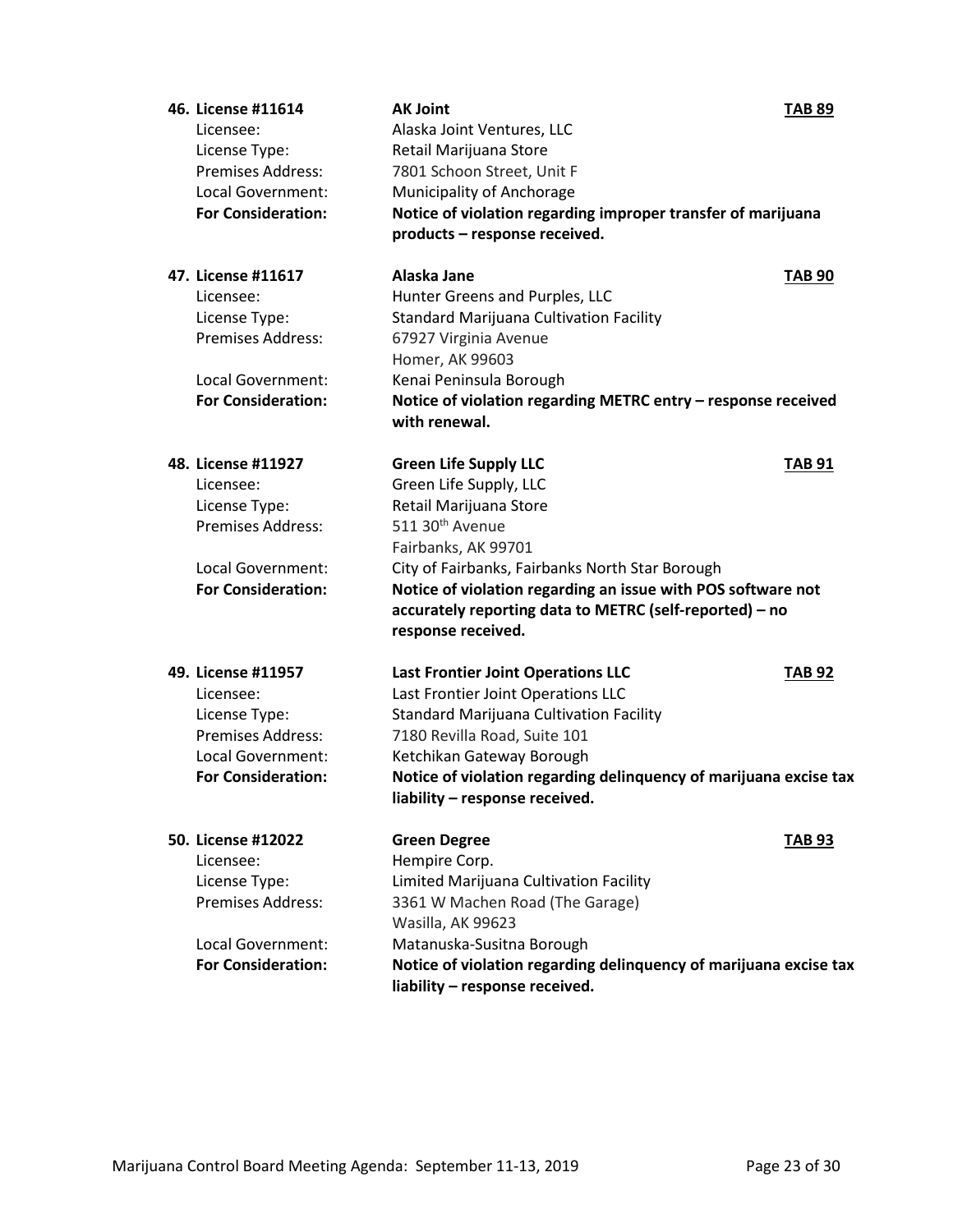| 51. License #12303        | <b>Peninsula Botanicals</b>                                       | <b>TAB 94</b> |
|---------------------------|-------------------------------------------------------------------|---------------|
| Licensee:                 | Peninsula Botanicals, LLC                                         |               |
| License Type:             | Limited Marijuana Cultivation Facility                            |               |
| <b>Premises Address:</b>  | 1030 Angler Drive, Unit B                                         |               |
|                           | Kenai, AK 99611                                                   |               |
| Local Governments:        | City of Kenai, Kenai Peninsula Borough                            |               |
| <b>For Consideration:</b> | Notice of violation regarding waste disposal - response           |               |
|                           | receieved.                                                        |               |
| 52. License #12448        | Will's World                                                      | <b>TAB 95</b> |
| Licensee:                 | Will's World, LLC                                                 |               |
| License Type:             | Limited Marijuana Cultivation Facility                            |               |
| <b>Premises Address:</b>  | 12151 E. Palmer-Wasilla Hwy, Unit 1C                              |               |
|                           | Palmer, AK 99645                                                  |               |
| Local Government:         | Matanuska-Susitna Borough                                         |               |
| <b>For Consideration:</b> | Notice of violation regarding an odor complaint - response        |               |
|                           | received.                                                         |               |
| 53. License #12618        | <b>Alaskan Cannabis Company</b>                                   | <b>TAB 96</b> |
| Licensee:                 | Hempco, LLC                                                       |               |
| License Type:             | <b>Standard Marijuana Cultivation Facility</b>                    |               |
| Premises Address:         | 43280 Kenai Spur Highway, Units A, B, C, & D                      |               |
|                           | Nikiski, AK 99635                                                 |               |
| Local Government:         | Kenai Peninsula Borough                                           |               |
| <b>For Consideration:</b> | Notice of violation regarding delinquency of marijuana excise tax |               |
|                           |                                                                   |               |
|                           | liability - response received with renewal.                       |               |
| 54. License #12805        | <b>Sunrise Gardens</b>                                            | <b>TAB 97</b> |
| Licensee:                 | Purple Quail LLC                                                  |               |
| License Type:             | Limited Marijuana Cultivation Facility                            |               |
| <b>Premises Address:</b>  | 14017 West Sunrise Drive                                          |               |
|                           | Big Lake, AK 99652                                                |               |
| <b>Local Government:</b>  | Matanuska-Susitna Borough                                         |               |
| <b>For Consideration:</b> | Notice of violation regarding delinquency of marijuana excise tax |               |
|                           | liability - response received.                                    |               |
| 55. License #12808        | <b>Tundra Jane</b>                                                | <b>TAB 98</b> |
| Licensee:                 | ACF Ventures, Inc.                                                |               |
| License Type:             | Standard Marijuana Cultivation Facility                           |               |
| <b>Premises Address:</b>  | 2429 E. 88th Avenue, Suite 300                                    |               |
|                           | Anchorage, AK 99507                                               |               |
| Local Government:         | Municipality of Anchorage                                         |               |
| <b>For Consideration:</b> | Notice of violation regarding waste disposal - response received  |               |
|                           | with renewal.                                                     |               |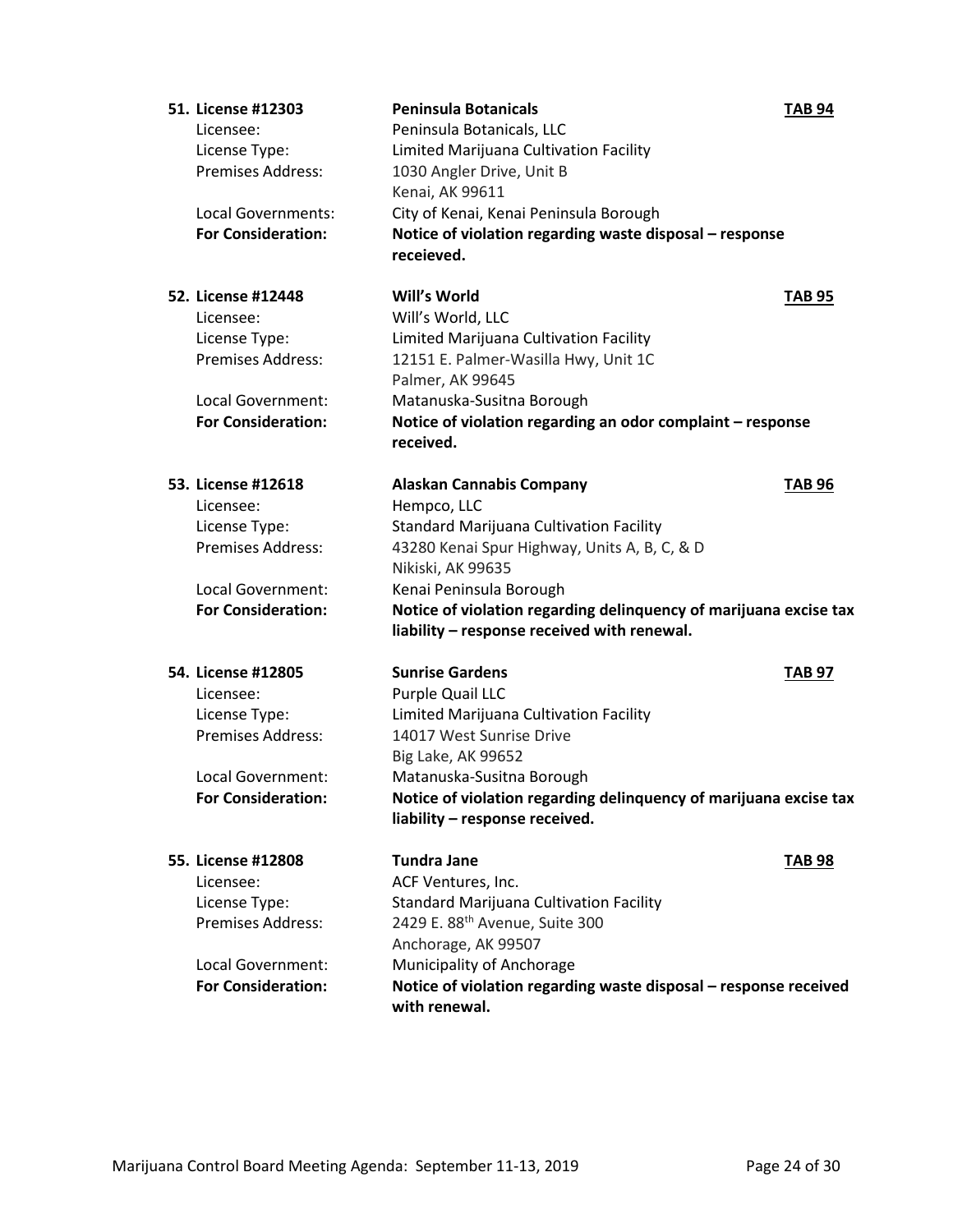| 56. License #12872        | Greenstar, Inc.                                                   | <b>TAB 99</b>            |
|---------------------------|-------------------------------------------------------------------|--------------------------|
| Licensee:                 | Greenstar, Inc.                                                   |                          |
| License Type:             | <b>Standard Marijuana Cultivation Facility</b>                    |                          |
| <b>Premises Address:</b>  | 54843 Kenai Spur Highway                                          |                          |
|                           | Nikiski, AK 99635-9999                                            |                          |
| <b>Local Government:</b>  | Kenai Peninsula Borough                                           |                          |
| <b>For Consideration:</b> | Two notices of violation regarding delinquency of marijuana       |                          |
|                           | excise tax liability - response recieved.                         |                          |
| 57. License #13217        | <b>Glacier Valley Shop</b>                                        | <b>TAB 100</b>           |
| Licensee:                 | ForgetMeNot Enterprises, Inc.                                     |                          |
| License Type:             | Retail Marijuana Store                                            |                          |
| <b>Premises Address:</b>  | 8505 Old Dairy Road, Suite 1                                      |                          |
|                           | Juneau, AK 99801                                                  |                          |
| Local Government:         | City and Borough of Juneau                                        |                          |
| <b>For Consideration:</b> | Notice of violation regarding marijuana samples, quality control  |                          |
|                           | sampling - response received.                                     |                          |
| 58. License #13221        | <b>Green Valley Enterprises</b>                                   | <b>TAB 101</b>           |
| Licensee:                 | ForgetMeNot Enterprises, Inc.                                     |                          |
| License Type:             | <b>Standard Marijuana Cultivation Facility</b>                    |                          |
| Premises Address:         | 8505 Old Dairy Road, Suite 2                                      |                          |
|                           | Juneau, AK 99801                                                  |                          |
| Local Government:         | City and Borough of Juneau                                        |                          |
| <b>For Consideration:</b> | Two notices of violation regarding delinquency of marijuana       |                          |
|                           | excise tax liability - response received with renewal.            |                          |
| 59. License #13257        | <b>Alaska Growth</b>                                              | <b>TAB<sub>102</sub></b> |
| Licensee:                 | Alaska Growth, LLC                                                |                          |
| License Type:             | <b>Standard Marijuana Cultivation Facility</b>                    |                          |
| <b>Premises Address:</b>  | 49787 Island Lake Road                                            |                          |
|                           | Nikiski, AK 99635                                                 |                          |
| Local Government:         | Kenai Peninsula Borough                                           |                          |
| <b>For Consideration:</b> | Notice of violation regarding introduction of seeds without prior |                          |
|                           | approval - response received.                                     |                          |
| 60. License #13374        | <b>Knik Glacier Gardens</b>                                       | <b>TAB 103</b>           |
| Licensee:                 | Knik Gardens, LLC                                                 |                          |
| License Type:             | Standard Marijuana Cultivation Facility                           |                          |
| Premises Address:         | 25930 E. Knik River Road                                          |                          |
|                           | Palmer, AK 99645                                                  |                          |
| Local Government:         | Matanuska-Susitna Borough                                         |                          |
| <b>For Consideration:</b> | Two notices of violation regarding delinquency of marijuana       |                          |
|                           | excise tax liability - response received with renewal.            |                          |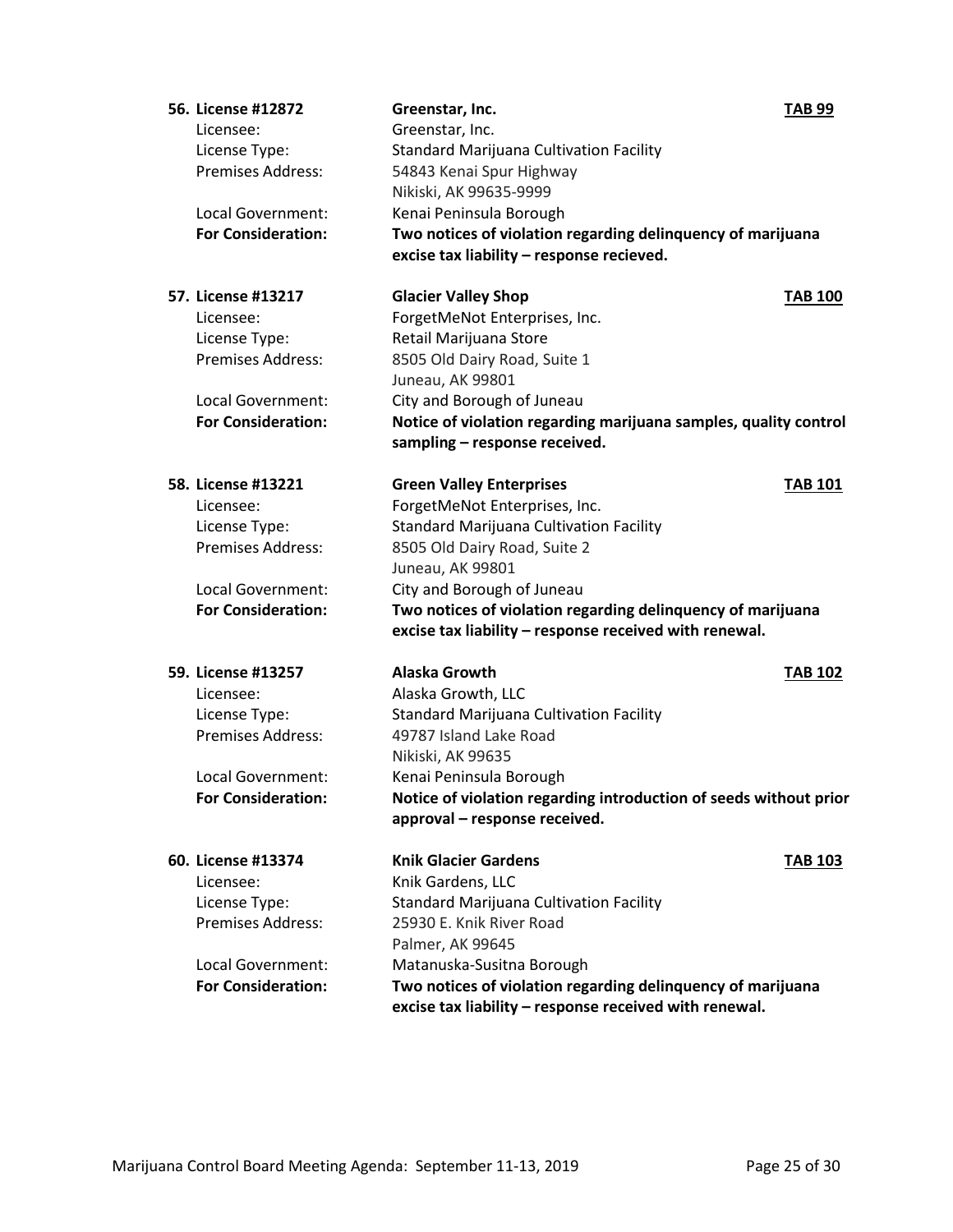| 61. License #13487        | <b>The Connoisseur</b>                                            | <b>TAB 104</b> |
|---------------------------|-------------------------------------------------------------------|----------------|
| Licensee:                 | The Connoisseur, LLC                                              |                |
| License Type:             | <b>Standard Marijuana Cultivation Facility</b>                    |                |
| <b>Premises Address:</b>  | 3200 W Top of the World Circle, Unit A                            |                |
|                           | Wasilla, AK 99654                                                 |                |
| <b>Local Government:</b>  | Matanuska-Susitna Borough                                         |                |
| <b>For Consideration:</b> | Notice of violation regarding transfer of a marijuana package     |                |
|                           | exceeding five pounds - response received.                        |                |
| 62. License #13577        | <b>Fiberflite</b>                                                 | <b>TAB 105</b> |
| Licensee:                 | Darren H Phillips                                                 |                |
| License Type:             | <b>Standard Marijuana Cultivation Facility</b>                    |                |
| Premises Address:         | 120 Jarvis Street, Unit C                                         |                |
|                           | Sitka, AK 99835                                                   |                |
| Local Government:         | City and Borough of Sitka                                         |                |
| <b>For Consideration:</b> | Two notices of violation regarding delinquency of marijuana       |                |
|                           | excise tax liability - response received with renewal.            |                |
| 63. License #13697        | <b>Wakin Bakery</b>                                               | <b>TAB 106</b> |
| Licensee:                 | SFA, LLC                                                          |                |
| License Type:             | Marijuana Product Manufacturing Facility                          |                |
| Premises Address:         | 218 Kelly Drive                                                   |                |
|                           | Ketchikan, AK 99901                                               |                |
| Local Government:         | Ketchikan Gateway Borough                                         |                |
| <b>For Consideration:</b> | Two notices of violation regarding the marijuana inventory        |                |
|                           | tracking system, required laboratory testing, and transportation  |                |
|                           | - response received.                                              |                |
| 64. License #13949        | <b>Grass Station 49</b>                                           | <b>TAB 107</b> |
| Licensee:                 | The Grass Station, LLC                                            |                |
| License Type:             | Retail Marijuana Store                                            |                |
| Premises Address:         | 3505 Airport Way, Suite A                                         |                |
|                           | Fairbanks, AK 99709                                               |                |
| <b>Local Governments:</b> | City of Fairbanks, Fairbanks North Star Borough                   |                |
| <b>For Consideration:</b> | Notice of violation regarding transportation - response received. |                |
| 65. License #14073        | <b>Black Bear Nursery</b>                                         | <b>TAB 108</b> |
| Licensee:                 | <b>Black Bear Enterprises, LLC</b>                                |                |
| License Type:             | <b>Standard Marijuana Cultivation Facility</b>                    |                |
| Premises Address:         | 6209 Mike Street, Unit 2C                                         |                |
|                           | Anchorage, AK 99518                                               |                |
| <b>Local Government:</b>  | Municipality of Anchorage                                         |                |
| <b>For Consideration:</b> | Notice of violation regarding an odor complaint - response        |                |
|                           | received.                                                         |                |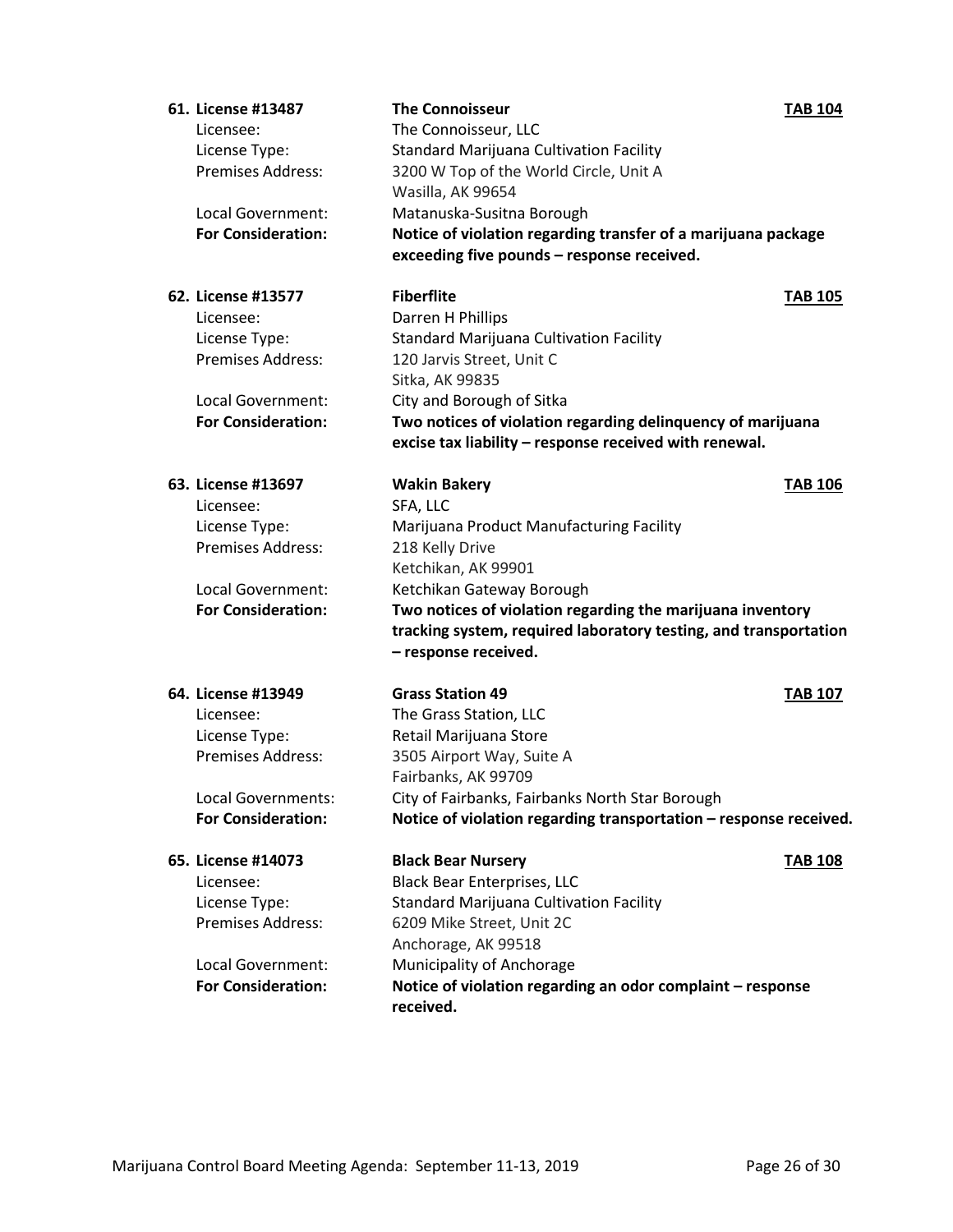| 66. License #14581        | <b>AK Best Buds LLC</b>                                               | <b>TAB 109</b> |
|---------------------------|-----------------------------------------------------------------------|----------------|
| Licensee:                 | AK Best Buds LLC                                                      |                |
| License Type:             | Limited Marijuana Cultivation Facility                                |                |
| <b>Premises Address:</b>  | 9551 S Starlight Lane                                                 |                |
|                           | Wasilla, AK 99623                                                     |                |
| Local Government:         | Matanuska-Susitna Borough                                             |                |
| <b>For Consideration:</b> | Notice of violation regarding delinquency of marijuana excise tax     |                |
|                           | liability - response received.                                        |                |
|                           |                                                                       |                |
| 67. License #14736        | The Happy Harvest Company, LLC                                        | <b>TAB 110</b> |
| Licensee:                 | The Happy Harvest Company, LLC                                        |                |
| License Type:             | Limited Marijuana Cultivation Facility                                |                |
| <b>Premises Address:</b>  | 2301 South Knik-Goose Bay Road #2                                     |                |
|                           | Wasilla, AK 99654                                                     |                |
| Local Government:         | Matanuska-Susitna Borough                                             |                |
| <b>For Consideration:</b> | Two notices of violation regarding an odor complaint and              |                |
|                           | delinquency of marijuana excise tax liability - response received.    |                |
| 68. License #15594        | <b>Cold Creek Extracts</b>                                            | <b>TAB 111</b> |
| Licensee:                 | <b>Cold Creek Extracts LLC</b>                                        |                |
| License Type:             | Marijuana Product Manufacturing Facility                              |                |
| Premises Address:         | 7801 Schoon Street, Unit L & M                                        |                |
|                           | Anchorage, AK 99518                                                   |                |
| Local Government:         | Municipality of Anchorage                                             |                |
| <b>For Consideration:</b> | Notice of violation received for waste disposal, six notices of       |                |
|                           | violation regarding METRC errors (some self-reported) -               |                |
|                           | responses receieved.                                                  |                |
|                           |                                                                       |                |
| 69. License #16213        | <b>Alaskan Kush Company</b>                                           | <b>TAB 112</b> |
| Licensee:                 | Alaskan Kush Company LLC                                              |                |
| License Type:             | Retail Marijuana Store                                                |                |
| <b>Premises Address:</b>  | 159 S Franklin Street                                                 |                |
| Local Government:         | City and Borough of Juneau                                            |                |
| <b>For Consideration:</b> | Notice of violation regarding transfer not being accepted in a        |                |
|                           | timely manner (self-reported) - no response received.                 |                |
| 70. License #17692        | Mr. Happy Farms LLC                                                   | <b>TAB 113</b> |
| Licensee:                 | Mr. Happy Farms LLC                                                   |                |
| License Type:             | Limited Marijuana Cultivation Facility                                |                |
| Premises Address:         | 3900 N. Sierra Street                                                 |                |
|                           | Wasilla, AK 99654                                                     |                |
| Local Government:         |                                                                       |                |
| <b>For Consideration:</b> | Matanuska-Susitna Borough                                             |                |
|                           | Notice of violation regarding odor complaints - response<br>received. |                |
|                           | North Lakes Community Council objects to license                      |                |
|                           | renewal due to the establishment's proximity to an                    |                |
|                           | elementary school.                                                    |                |
|                           | Objections and comments received.                                     |                |
|                           |                                                                       |                |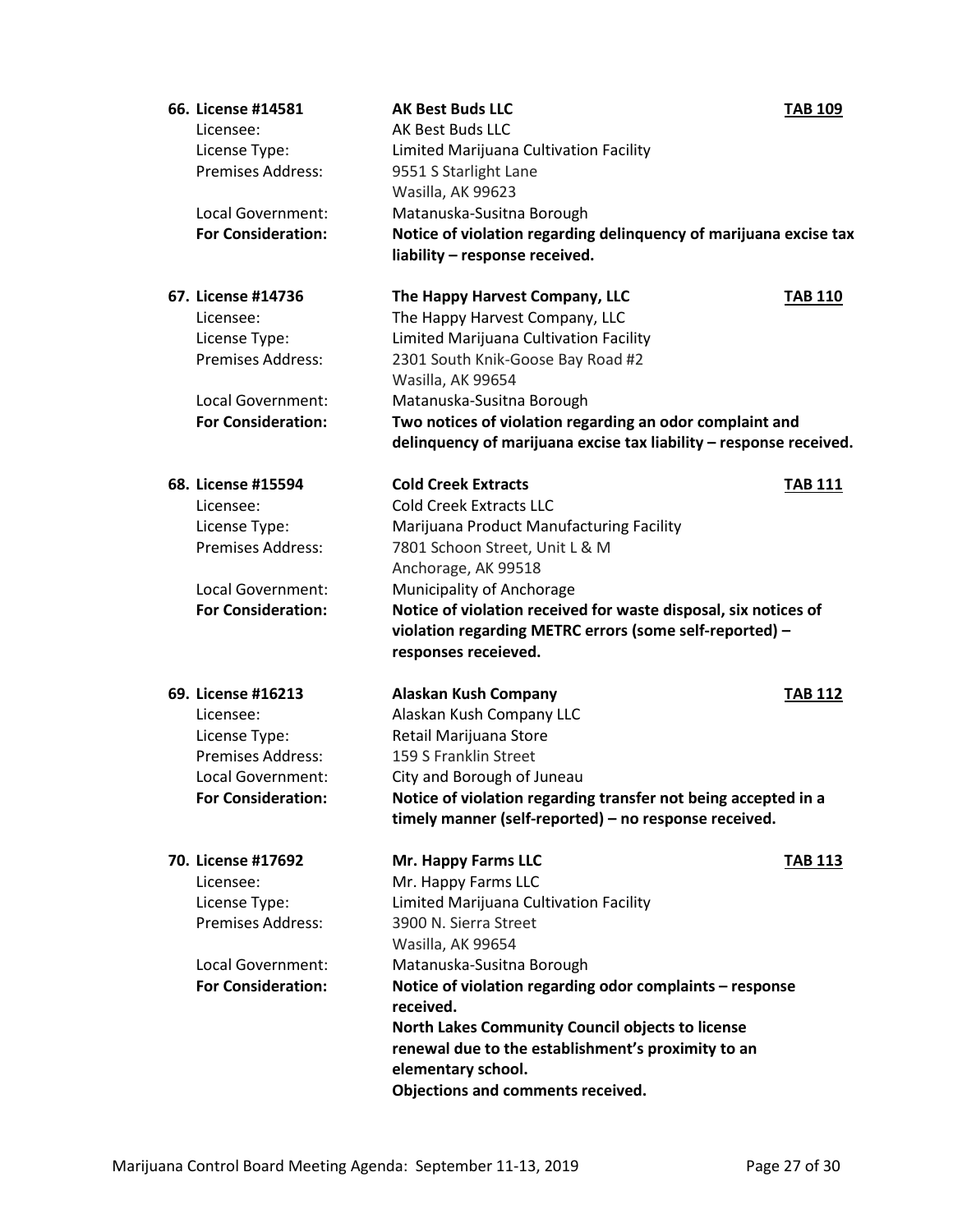| <b>High Rise, LLC</b>                                   |                                                                   |
|---------------------------------------------------------|-------------------------------------------------------------------|
| High Rise, LLC                                          |                                                                   |
| Retail Marijuana Store                                  |                                                                   |
| 104 Center Avenue, Suite 102                            |                                                                   |
| Kodiak, AK 99615                                        |                                                                   |
| City of Kodiak, Kodiak Island Borough                   |                                                                   |
| Notice of violation regarding the marijuana inventory   |                                                                   |
| tracking system - response received with renewal.       |                                                                   |
| City of Kodiak approves renewal with the condition that |                                                                   |
| prohibits the sale of edible products.                  |                                                                   |
|                                                         | <b>TAB 114</b><br>Local Governments:<br><b>For Consideration:</b> |

# **C. EXECUTIVE SESSION UNDER 44.62.310(c)(2)**

| 1. | <b>License #11649</b>     | <b>K Beach Reef</b>                                               | <b>TAB 115</b> |
|----|---------------------------|-------------------------------------------------------------------|----------------|
|    | Licensee:                 | Ryan K Hall                                                       |                |
|    | License Type:             | <b>Standard Marijuana Cultivation Facility</b>                    |                |
|    | Premises Address:         | 42106 Kalifornsky Beach Road                                      |                |
|    |                           | Soldotna, AK 99669                                                |                |
|    | Local Governments:        | Kenai Peninsula Borough                                           |                |
| 2. | <b>License #12062</b>     | Matanuska Medicine Woman, LLC                                     | <b>TAB 116</b> |
|    | Licensee:                 | Matanuska Medicine Woman, LLC                                     |                |
|    | License Type:             | Limited Marijuana Cultivation Facility                            |                |
|    | Premises Address:         | 13840 West Shangrila Avenue, Unit #1                              |                |
|    |                           | Wasilla, AK 99623                                                 |                |
|    | Local Government:         | Matanuska-Susitna Borough                                         |                |
|    | <b>For Consideration:</b> | Notice of violation regarding a change of ownership without       |                |
|    |                           | prior approval - response received with renewal.                  |                |
| 3. | <b>License #15124</b>     | <b>Fairbanks Analytical Testing, LLC</b>                          | <b>TAB 117</b> |
|    | Licensee:                 | <b>Fairbanks Analytical Testing, LLC</b>                          |                |
|    | License Type:             | <b>Marijuana Testing Facility</b>                                 |                |
|    | <b>Premises Address:</b>  | 1521 Stacia Street, Suite A                                       |                |
|    |                           | Fairbanks, AK 99701                                               |                |
|    | <b>Local Governments:</b> | City of Fairbanks, Fairbanks North Star Borough                   |                |
| 4. | <b>License #15916</b>     | <b>K Beach Reef</b>                                               | <b>TAB 118</b> |
|    | Licensee:                 | Ryan K Hall                                                       |                |
|    | License Type:             | Retail Marijuana Store                                            |                |
|    | Premises Address:         | 42106 Kalifornsky Beach Road                                      |                |
|    |                           | Soldotna, AK 99669                                                |                |
|    | Local Governments:        | Kenai Peninsula Borough                                           |                |
|    | <b>For Consideration:</b> | Notice of violation regarding transportation - response received. |                |
| 5. | <b>License #16006</b>     | <b>Arctic Bakery, LLC</b>                                         | <b>TAB 119</b> |
|    | Licensee:                 | Arctic Bakery, LLC                                                |                |
|    | License Type:             | Marijuana Product Manufacturing Facility                          |                |
|    | <b>Premises Address:</b>  | 1409 Well Street                                                  |                |
|    |                           | Fairbanks, AK 99701-2822                                          |                |
|    | Local Governments:        | City of Fairbanks, Fairbanks North Star Borough                   |                |

Marijuana Control Board Meeting Agenda: September 11-13, 2019 Page 28 of 30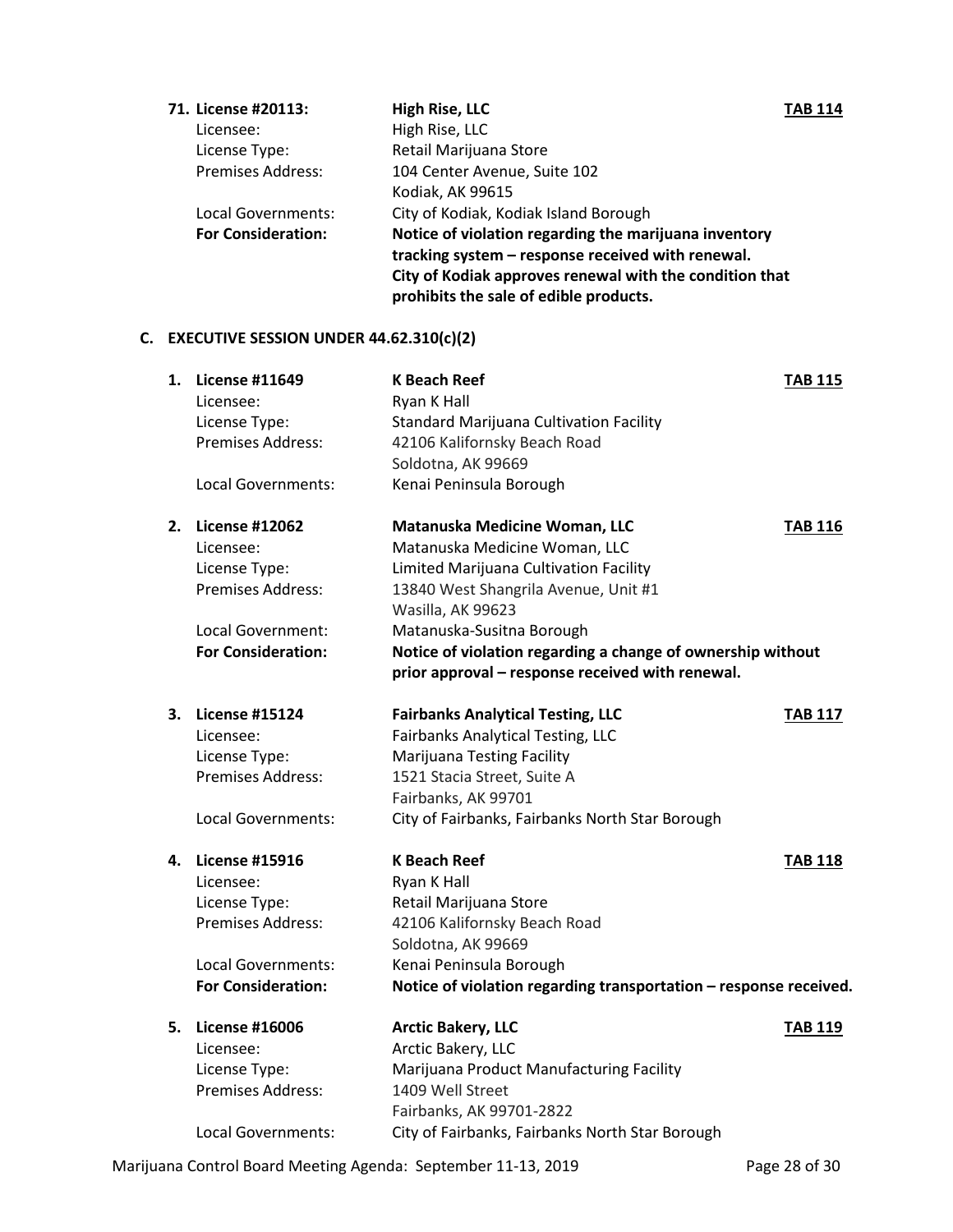### **OPERATING PLAN CHANGES**

|    | A. License #10856:        | <b>Raspberry Roots</b>                            | <b>TAB 120</b> |
|----|---------------------------|---------------------------------------------------|----------------|
|    | Licensee:                 | Raspberry Roots, LLC                              |                |
|    | License Type:             | Marijuana Product Manufacturing Facility          |                |
|    | <b>Premises Address:</b>  | 501 Raspberry Road, Suite 102                     |                |
|    |                           | Anchorage, AK 99501                               |                |
|    | Local Government:         | Municipality of Anchorage                         |                |
|    | <b>B.</b> License #10886: | <b>Good Titrations</b>                            | <b>TAB 121</b> |
|    | Licensee:                 | FSE, Inc.                                         |                |
|    | License Type:             | Marijuana Product Manufacturing Facility          |                |
|    | <b>Premises Address:</b>  | 1770 Donald Avenue, Suite B                       |                |
|    |                           | Fairbanks, AK 99701                               |                |
|    | Local Government:         | Fairbanks North Star Borough                      |                |
|    | C. License #16006:        | <b>Arctic Bakery, LLC</b>                         | <b>TAB 122</b> |
|    | Licensee:                 | Arctic Bakery, LLC                                |                |
|    | License Type:             | Marijuana Product Manufacturing Facility          |                |
|    | Premises Address:         | 1409 Well Street                                  |                |
|    |                           | Fairbanks, AK 99701-2822                          |                |
|    | Local Government:         | City of Fairbanks. Fairbanks North Star Borough)  |                |
|    | D. License #18493:        | Petrichor, LLC                                    | <b>TAB 123</b> |
|    | Licensee:                 | Petrichor, LLC                                    |                |
|    | License Type:             | Marijuana Product Manufacturing Facility          |                |
|    | Premises Address:         | 3780 Leasure Street, Unit A                       |                |
|    |                           | Fairbanks, AK 99701                               |                |
|    | Local Government:         |                                                   |                |
|    |                           | City of Fairbanks, Fairbanks North Star Borough   |                |
| Е. | License #18931:           | Matanuska Bud, LLC                                | <b>TAB 124</b> |
|    | Licensee:                 | Matanuska Bud, LLC                                |                |
|    | License Type:             | Limited Marijuana Cultivation Facility            |                |
|    | Premises Address:         | 5540 N Bonnie Drive (North half of shop building) |                |
|    |                           | Palmer, AK 99645                                  |                |
|    | Local Government:         | Matanuska-Susitna Borough                         |                |
| F. | License #12536:           | Will's World                                      | <b>TAB 125</b> |
|    | Licensee:                 | Will's World, LLC                                 |                |
|    | License Type:             | Marijuana Concentrate Manufacturing Facility      |                |
|    | Premises Address:         | 12151 E Palmer-Wasilla Highway, Unit 1C           |                |
|    |                           | Palmer, AK 99645                                  |                |
|    | Local Government:         | Matanuska Susitna Borough                         |                |